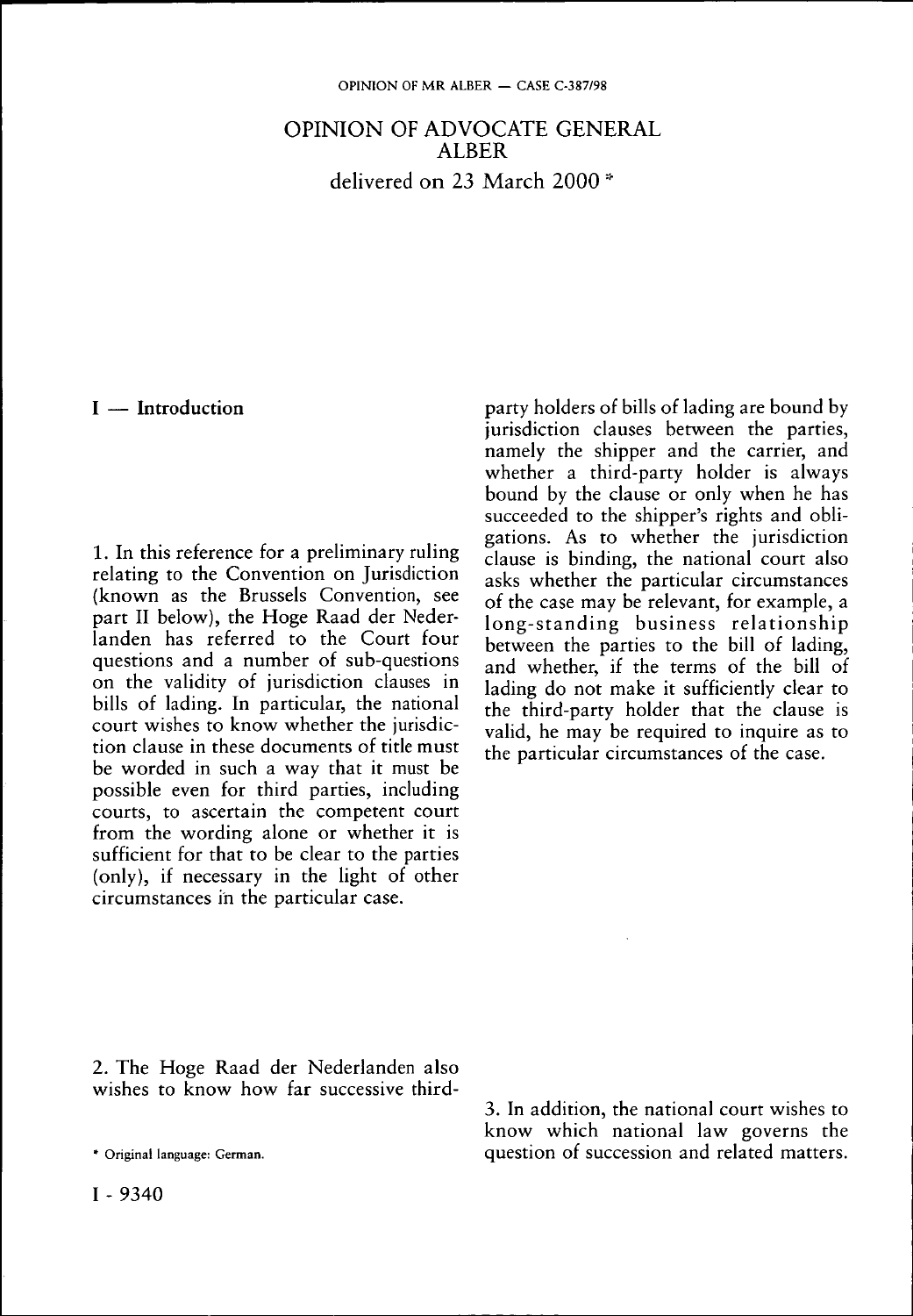$II$  — The Brussels Convention

*Convention on Jurisdiction and the Enforcement of Judgments in Civil and Commercial Matters ('the Convention')* 1

6. Persons may be sued in other Contracting States only in accordance with the provisions of Sections 2 to 6 (Article 3).<sup>3</sup> Article 5(1), which is the provision referred to by the national court, provides that contractual claims are to be brought in the court for the place of performance of the obligation in question. Section 6 (Articles 17 and 18), which concerns the prorogation of jurisdiction, applies to the questions relevant in this case.

4. Under Article 5 of the Protocol on the Interpretation of the Convention, the Court of Justice has jurisdiction to give rulings on the interpretation of the Convention by way of preliminary ruling.

5. With regard to the general scheme of the Convention, it should first be observed that it provides, as the normal rule, that persons domiciled in a Contracting State are to be sued in the courts of that State (Article 2). Under Article 53,<sup>2</sup> the seat of a company or other legal person is treated as its domicile.

- 1 OJ 1972 L 299, p. 32, as amended by the Convention of 9 October 1978 on the Accession of the Kingdom of Creat Britain and Northern Ireland and the United Kingdom of Great Britain and Northern Ireland (OJ 1978 L 304, p
- 2 The first paragraph of Article 53 reads as follows: 'For the P urposes of this Convention, the seat of a company or other legal person or association of natural or legal persons shall be treated as its domicile. However, in order to determine that seat, the court shall apply its rules of private international law.'

7. The first paragraph of Article 17, which is relevant here, reads as follows:

'If the parties, one or more of whom is domiciled in a Contracting State, have agreed that a court or the courts of a Contracting State are to have jurisdiction to settle any disputes which have arisen or which may arise in connection with a particular legal relationship, that court or those courts shall have exclusive jurisdiction. Such an agreement conferring jurisdiction shall be either:

(a) in writing or evidenced in writing; or

<sup>3 —</sup> Section 2 (Articles 5 to 6A) deals with special jurisdiction, e.g. for claims relating to contract, maintenance payments, damages based on acts giving rise to criminal proceedings, etc.

Section 3 (Articles 7 to 12A) regulates jurisdiction in<br>matters relating to insurance and Section 4 (Articles 13 to<br>15) consumer contracts. Section 5 (Article 16) regulates<br>exclusive jurisdiction in proceedings concerning immovable property, tenancies, patents, trade marks, etc.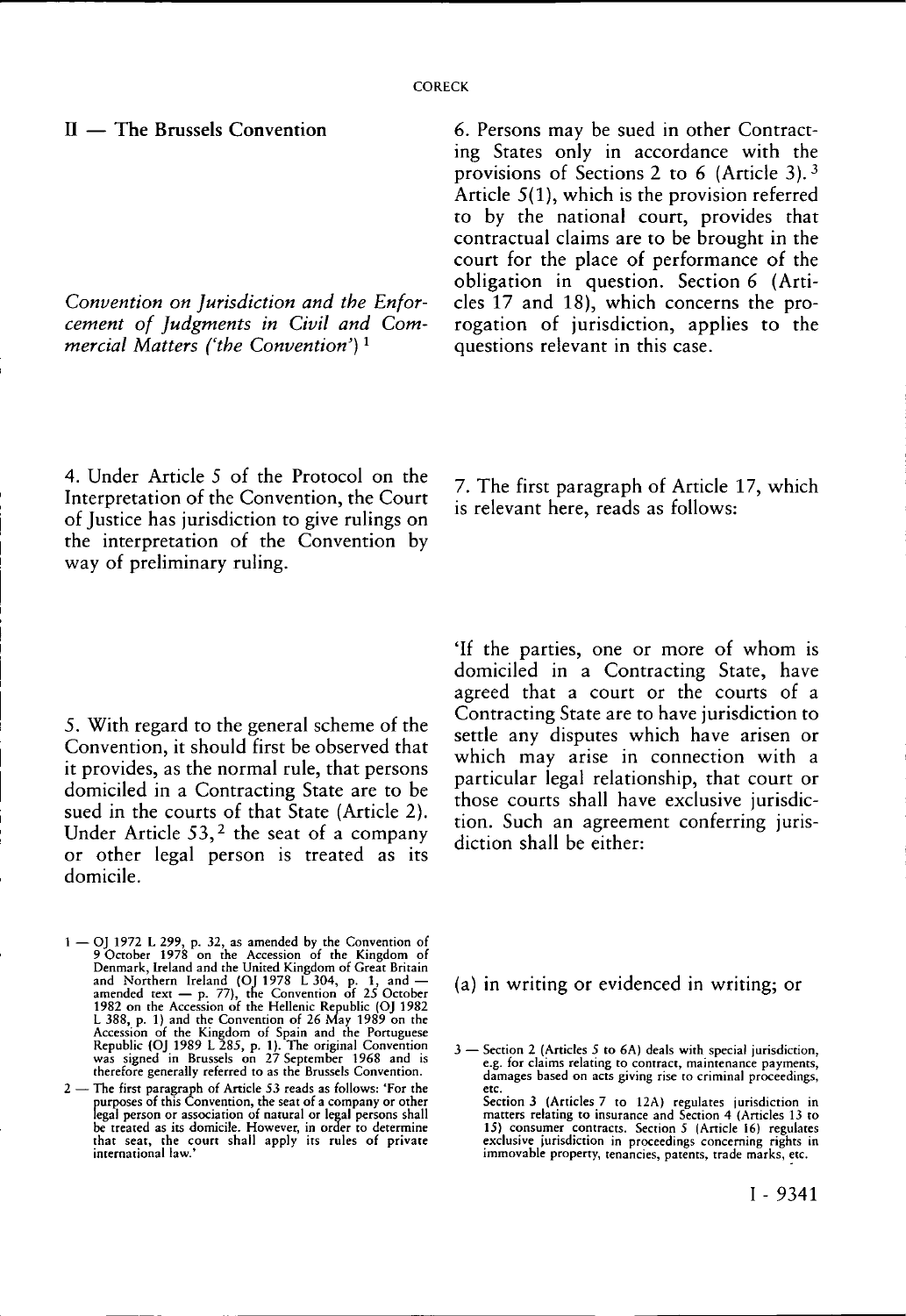(b) in a form which accords with practices which the parties have established between themselves; or

9. The purpose of this addition was purely, by simplifying the formal requirements, to remove the 'excessive formalism' 4 of the requirement for writing laid down under subparagraph (a). As the Schlosser Report shows, the existence of a consensus, which was still necessary, was not intended to be replaced as such. 5

 $II$  — Facts

(c) in international trade or commerce, in a form which accords with a usage of which the parties are or ought to have been aware and which in such trade or commerce is widely known to, and regularly observed by, parties to contracts of the type involved in the particular trade or commerce concerned.'

10. In 1991 several consignments of groundnut kernels were shipped by a Russian vessel from China to the Netherlands. This was done on the basis of contracts of carriage concluded with the shipper by Coreck Maritime GmbH of Hamburg ('Coreck' or 'the plaintiff') as time charterer of the vessel. In respect of the carriage of the goods Coreck issued a number of Conlinebill bills of lading in English, which included the following clauses:

'3. Jurisdiction

8. The Convention has been amended several times, in each case in connection with the accession of new Contracting States. In 1978, for example, in addition to the possibility of making an agreement conferring jurisdiction 'in writing' or 'evidenced in writing', the further possibility set out under (c) was added.

Any dispute arising under this Bill of Lading shall be decided in the country where the carrier has his principal place of

5 — See the Schlosser Report, cited in paragraph 23 et seq. of the Opinion in Case C-106/95 (cited in footnote 4).

I - 9342

<sup>4 —</sup> See the Opinion of Advocate General Tesauro in Case C-106/95 *MSC* [1997] ECR I-911, paragraph 23.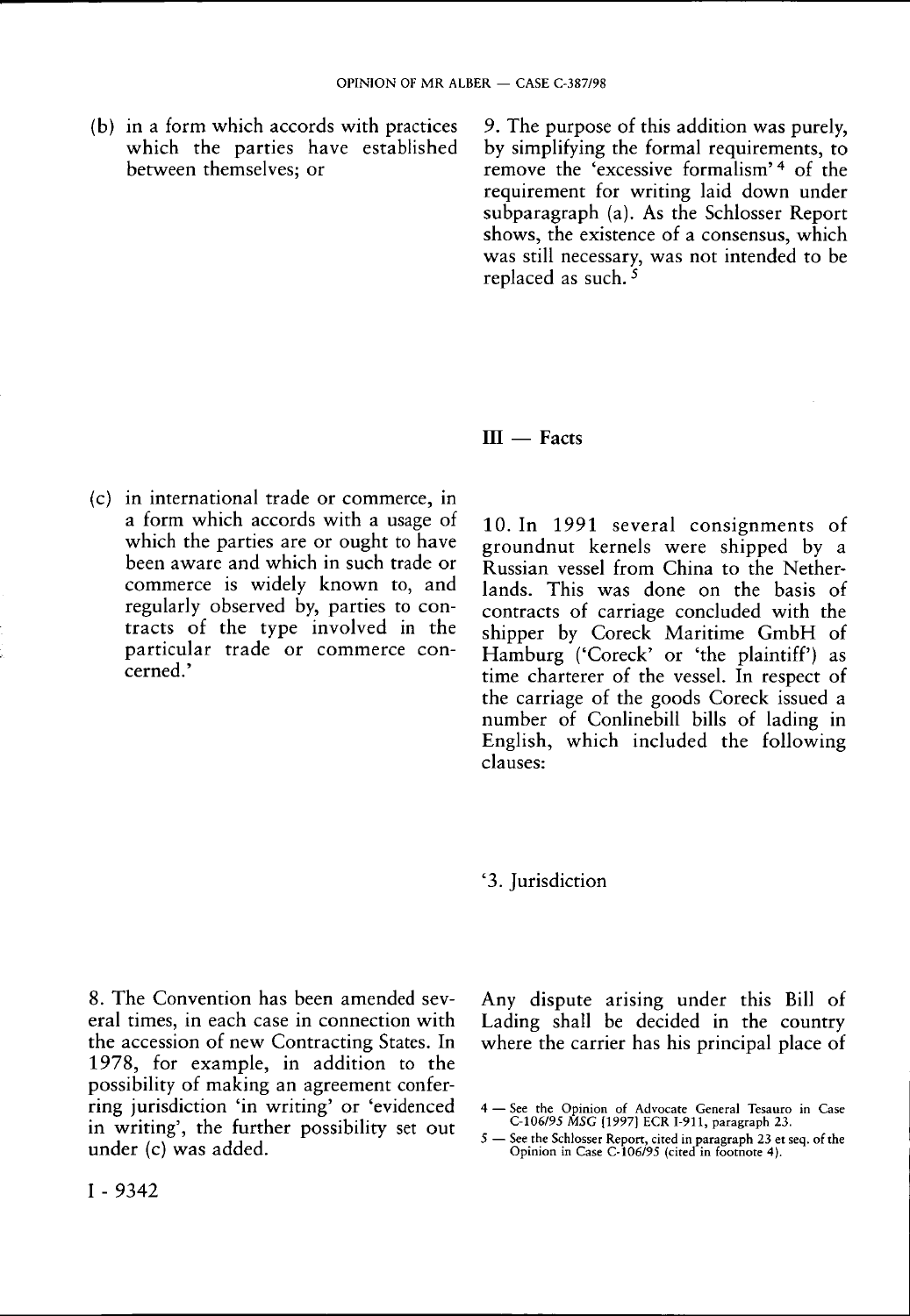business and the law of such country shall apply except as provided elsewhere herein.' 11. The following wording appeared in the top right-hand corner of the front of the bills of lading:

'17. Identity of Carrier

# '"CORECK" MARITIME GmbH HAM-BURG.'

The Contract evidenced by this Bill of Lading is between the Merchant and the Owner of the vessel named herein (or substitute) and it is therefore agreed that the said Shipowner only shall be liable for any damage or loss due to any breach of non-performance of any obligation arising out of the contract of carriage, whether or not relating to the vessel's seaworthiness. If, despite the foregoing, it is adjudged that any other is the Carrier and/or bailee of the goods shipped hereunder, all limitations of, and exonerations from, liability provided for by law or by this Bill of Lading shall be available to such other.

It is further understood and agreed that as the Line, Company or Agents who has [sic] executed this Bill of Lading for and on behalf of the Master is not a principal in the transaction, said Line, Company or Agents shall not be under any liability arising out of the contract of carriage, or as Carrier or bailee of the goods.'

12. On 5 March 1993 Handelsveem BV, V. Berg and Sons Ltd, Man Producten Rotterdam BV and The Peoples Insurance Company of China (collectively 'Handelsveem' or 'the defendant' <sup>6</sup>) as holders of the bills of lading (according to Handelsveem), and owners and insurers of the cargo, brought an action against the Russian owner of the vessel<sup>7</sup> and Coreck for damage allegedly caused during carriage. They claimed USD 1 million before the Rechtbank Rotterdam as the court for the port of discharge designated in the bills of lading, in accordance with the jurisdiction rule in Article 5(1) of the Convention.

13. Coreck submitted that the Rechtbank should decline jurisdiction by way of an interlocutory judgment. However, the court found that it did have jurisdiction by way of an interlocutory judgment of 24 February 1995. Coreck appealed to the Gerechts-

<sup>6 –</sup> It is not always clear, as in the plaintiff's pleading, whether<br>the submissions relate to all the defendants or only to<br>Handelsveem. For reasons of clarity, it will not be stated<br>below whether reference is being made t or only to the first defendant.

<sup>7 —</sup> Sevrybkholodoflot (Murmansk), also trading under the name Sevryba.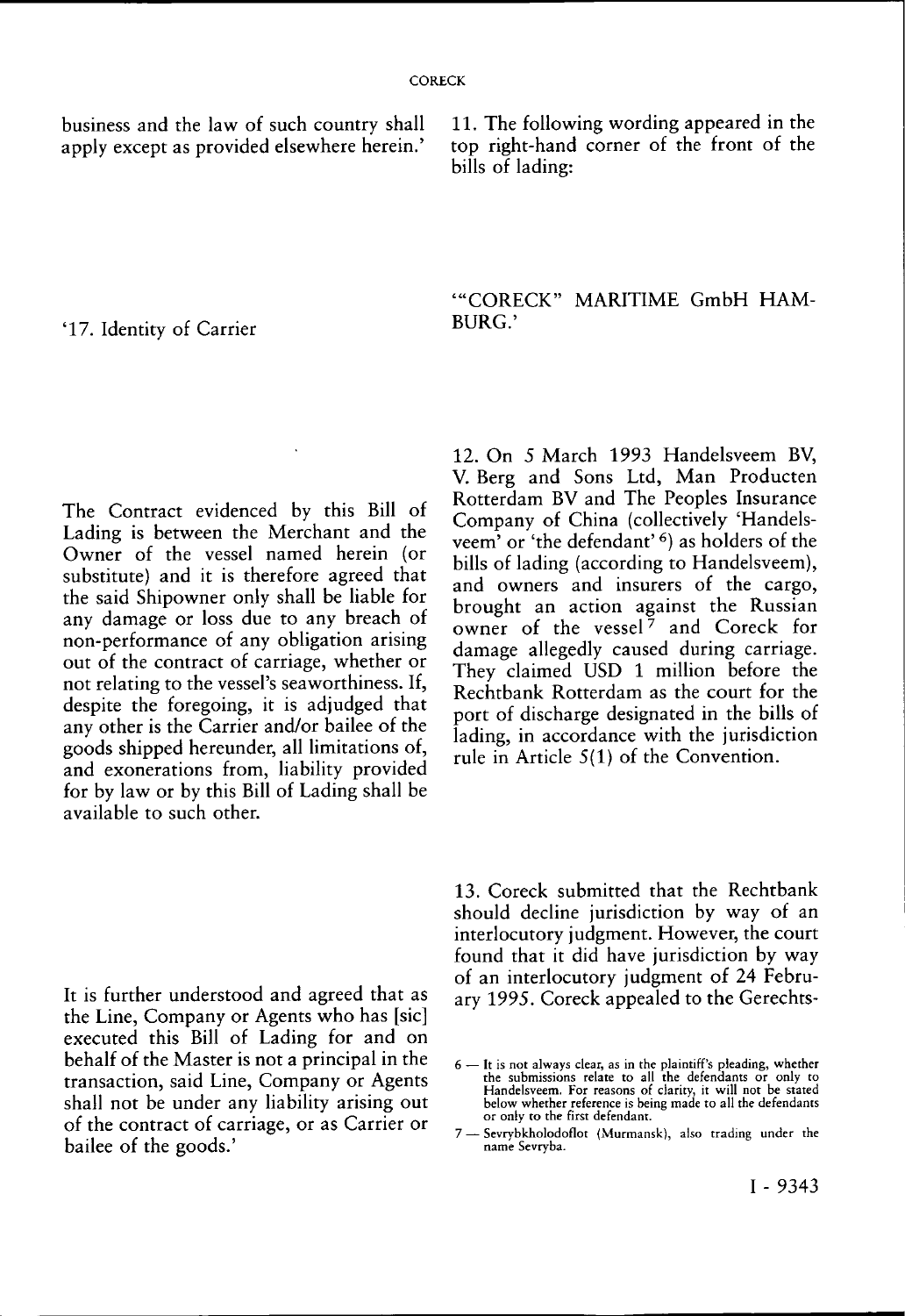hof Den Haag, which upheld the previous judgment by judgment of 22 April 1997. Coreck then appealed on a point of law to the Hoge Raad.

14. In the main proceedings the plaintiff sought to rely on Articles 2 and 17 of the Convention and the jurisdiction clause in the bills of lading. It argued that as its principal place of business was in Hamburg, of which the defendant was aware and which was also apparent from the bills of lading, the Rechtbank Rotterdam did not have jurisdiction. The defendant replied that the jurisdiction clause was invalid because it was not clear. The Rechtbank took the view that there were two possible carriers, so that it was uncertain which was the relevant principal place of business. In that respect also, the jurisdiction clause was insufficiently precise.

### IV — The questions referred

15. The Hoge Raad has referred the following questions to the Court for a preliminary ruling:

'(1) Must the first sentence of Article 17 of the Brussels Convention (in particular, the words "have agreed"), read in conjunction with the case-law of the Court of Justice according to which "the purpose of Article 17 is to ensure that the [consent of the] parties... to such a clause, which derogates from the ordinary jurisdiction rules laid down in Articles 2, 5 and 6 of the Convention,... is *clearly and precisely*  demonstrated", be interpreted as meaning:

- (a) that, in order for a clause vesting jurisdiction in a given court, as provided for in that article, to be valid as between the parties, it is necessary in each case for that clause to be formulated in such a way that its wording alone makes it quite clear or at least easy to ascertain (even) for persons other than the parties — and in particular to the court concerned which court is to have jurisdiction to settle disputes arising from the legal relationship in the context of which that clause is stipulated; or
- (b) that generally or now, in consequence of or in connection with the progressive relaxation of the rules in Article 17 of the Brussels Convention, 8 together with the case-law of the Court of Justice concerning the circumstances in which such a clause is to be regarded as having been validly concluded — in order for such a

I - 9344

<sup>8 —</sup> This no doubt refers to the simplification of the formal requirements referred to in paragraph 9 of this Opinion.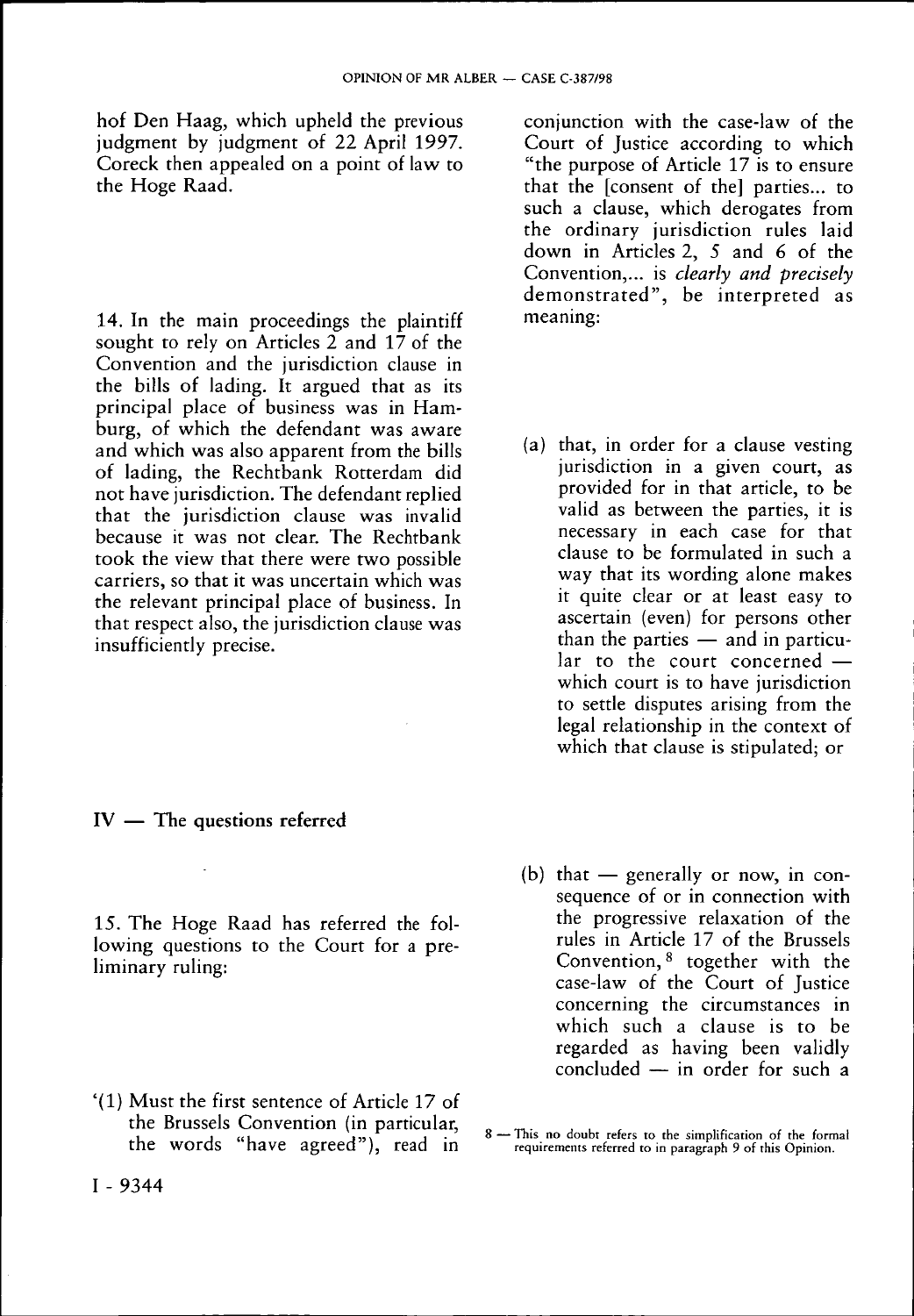clause to be valid, it is enough that the parties themselves clearly know, on the basis *(inter alia)* of the (other) circumstances of the case, which court is to have jurisdiction to settle such disputes?

(2) Does Article 17 of the Brussels Convention also govern the validity, as against a third party holding a bill of lading, of a clause which specifies as the forum having jurisdiction to settle disputes "under this Bill of Lading" the courts of the place where the carrier has his "principal place of business" and which is laid down in a bill of lading also containing an "identity of carrier" clause, that bill of lading being issued for the purposes of the carriage of the goods, where

(3) If the answer to Question 2 is in the affirmative:

(a) Does the fact that the jurisdiction clause contained in the bill of lading must be regarded as valid as between the carrier and the shipper mean that it is also binding on any third party holding the bill of lading, or is that the position only as regards a third party who, upon acquiring the bill of lading, succeeds by virtue of the applicable national law to the shipper's rights and obligations?

(a) the shipper and one of the possible carriers are not established in a Contracting State and

- (b) the second possible carrier is indeed established in a Contracting State but it is not certain whether his "principal place of business" is situated in that State or in a State which is not a party to the Convention?
- (b) Assuming that the jurisdiction clause contained in the bill of lading must be regarded as valid as between the carrier and the shipper, does the answer to the question whether it is also binding on a third party holding the bill of lading also possibly depend to some extent on the contents of the bill of lading and/or the particular circumstances of the case, such as the particular state of knowledge of the third party concerned or the fact that the latter has a long-standing business relationship with the carrier and, if so, can the third party be deemed to be aware of the particular circumstances of the case if the contents of the bill of lading do not make it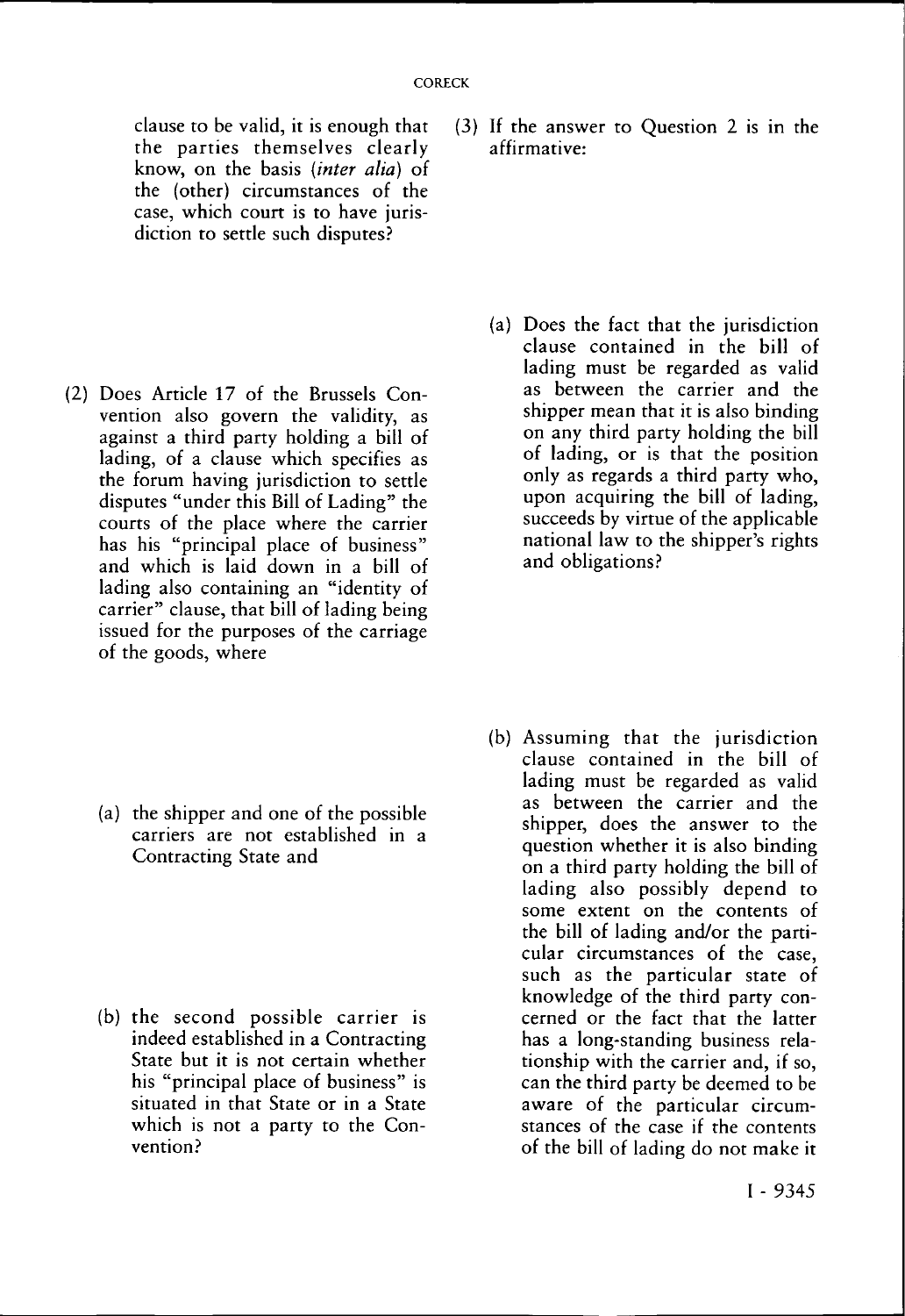sufficiently clear to him that the clause in question is valid?

(4) If the answer to Question  $3(a)$  is as just suggested, which national law governs the decision as to whether the third party, upon acquiring the bill of lading, succeeded to the shipper's rights and obligations, and what is the position if the national law in question has not hitherto provided, either in its legislation or in its case-law, an answer to the question whether the third party, upon acquiring the bill of lading, succeeds to the shipper's rights and obligations?'

V — Answers to the questions referred

1. *The first question* 

The parties' submissions

16. The plaintiff considers that this question should be answered in accordance with variant 1(b) of the order for reference. According to the plaintiff, the phrase cited by the Hoge Raad, that the parties' consent must be 'clearly and precisely demonstra-

I - 9346

ted', which goes back to the *Tilly Russ*  judgment,<sup>9</sup> does not mean, as a further elaboration on the words 'have agreed' in Article 17 itself, that the competent court must be immediately identifiable from the wording of the jurisdiction clause or be expressly named in it. Rather, going beyond the wording, it is necessary to take into account what was clearly agreed by the parties or what their established practice was. Trade usage in the sector in question also plays a part.

17. As the defendants wrote to the plaintiff several times, every letter having been addressed to Hamburg as the plaintiff's principal place of business and the plaintiff being described in the letters as the carrier, the defendants could have been in no doubt whatever as to the carrier's identity or its principal place of business. The wording of the bills of lading also conforms to the standard bill of lading drawn up in 1950 and amended in 1978 by BIMCO, the Baltic and International Maritime Council, which the plaintiff had previously used 77 times in dealings with Handelsveem.

18. The plaintiff cites various judgments in which the Court is said to have found that it was not necessary for the competent

9 — Case 71/83 [1984] ECR 2417.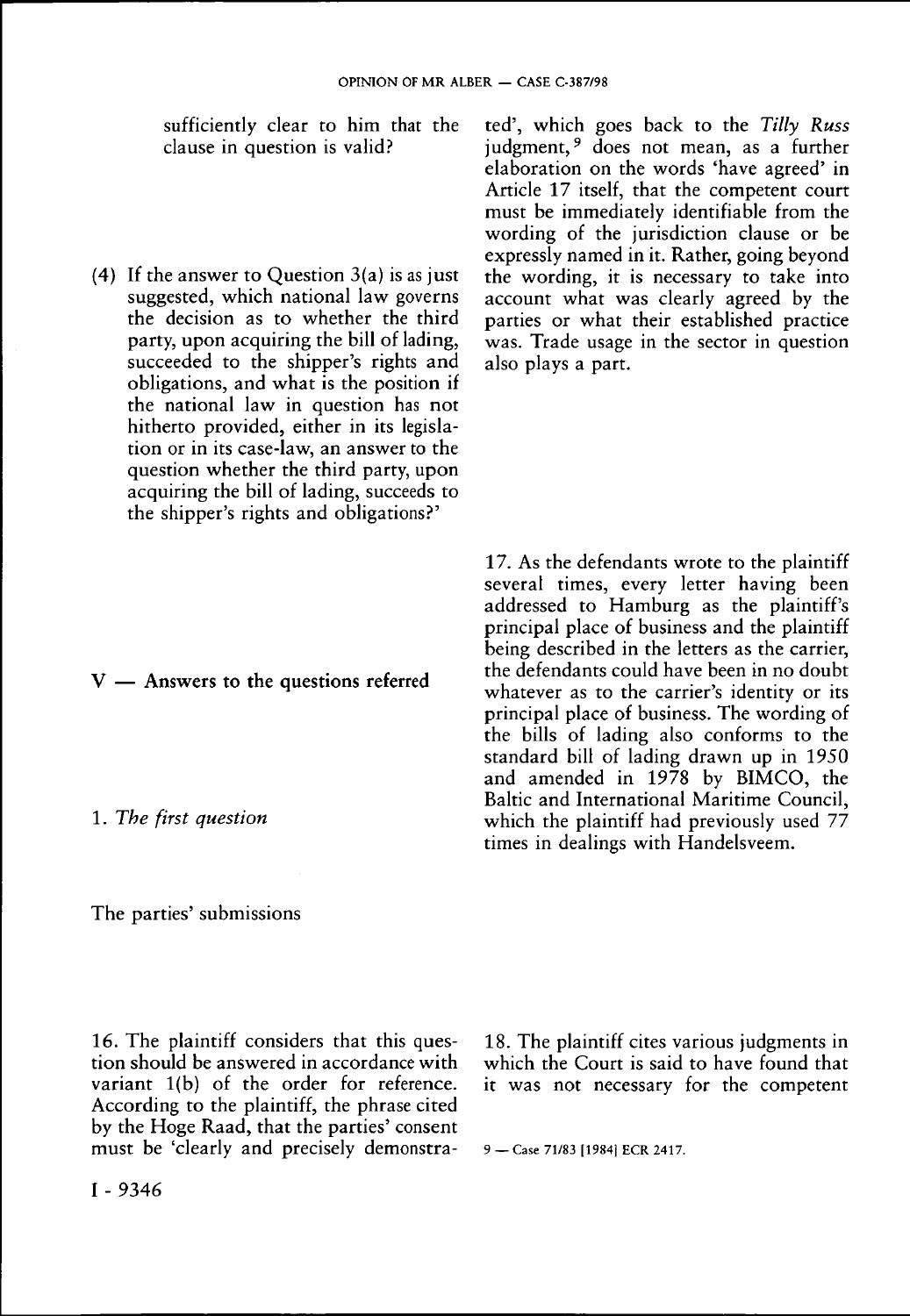court to be designated absolutely unambiguously in the jurisdiction clause.<sup>10</sup>

19. The defendant contends, on the other hand, that question one should be answered in accordance with variant 1(a) of the order for reference, that is to say, the jurisdiction clause must be worded in such a way as to enable anyone to ascertain clearly which court has jurisdiction. The defendant says that, according to the settled case law of the Court of Justice, Article 17 requires not only that there actually be consensus between the parties as to the designation of the court with jurisdiction, but also that this be clearly and precisely apparent to third parties.

20. According to the defendant, the choice of forum entails a particular need for legal certainty which the successive versions of Article 17 did not call into question. The only purpose of the adjustments made by the accession conventions of 9 October 1978 and 26 May 1989 was to simplify the conclusion of agreements conferring jurisdiction in international trade, but the adjustments had nothing to do with the requirements as to clarity in the wording of such agreements.

21. In the opinion of the Netherlands Government, for a jurisdiction clause to be valid it is not sufficient that it is clear only to the parties themselves, particularly on the basis of the circumstances of the case, which court is to have jurisdiction. The Netherlands Government also examines the individual versions of Article 17 and concludes that none of the modifications introduced for concluding such agreements led to any relaxation of the formal requirements. It is for the national court to decide whether it has jurisdiction or not.

22. In this connection, the Netherlands Government considers that the question whether the national court should be guided solely by the wording of the agreement conferring jurisdiction or whether it should take other circumstances of the case into account depends on whether the agreement was concluded according to the method in Article 17(a), (b) or (c).

23. In the opinion of the Italian Government, for an agreement conferring jurisdiction to be valid, it is an essential condition that the competent court can be ascertained clearly and precisely. This requirement must apply not only as between the parties who originally concluded the agreement, but also in relation to all persons against whom it is to be effective.

<sup>10 –</sup> These are the judgments in Case 784/79 Porta-Leasing<br>
[1980] ECR 1517; Case 201/82 Gerling [1983]<br>
ECR 2503; Case 48/84 Spitzley [1985] ECR 787;<br>
Case 22/85 Anterist [1986] ECR 1951, and Case<br>
C-214/89 Powell Duffryn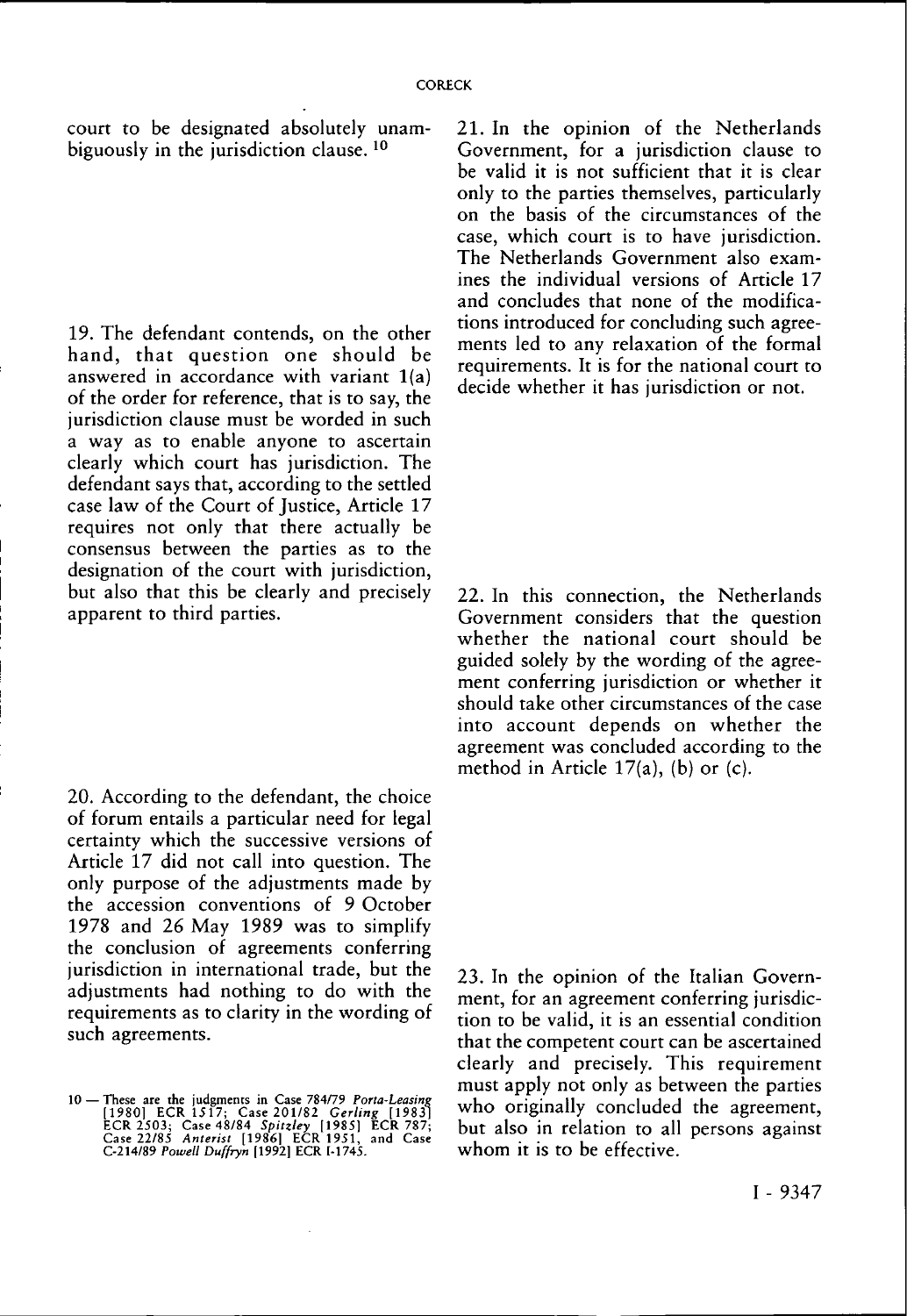24. In reply to the first question, the United Kingdom, referring to the *Tilly Russ* judgment, suggests that the effectiveness of a jurisdiction clause is to be determined by reference to the position of the original parties to a bill of lading. It is not essential for the original parties to have had actual knowledge of the meaning of the clause, provided that such knowledge can be inferred on the basis of trade practice.

25. If the jurisdiction clause provides that disputes are to be dealt with in the country where the carrier has his principal place of business, it is for the national court to establish who is the carrier and whether he has his principal place of business in a Contracting State.

26. The Commission considers it sufficient if the court identified can be established from the clause and the particular circumstances of the case, provided that it is clear that there was actual consensus or that it could be deemed to exist between the parties.

27. The case law already cited more than once, to the effect that consent must be clearly and precisely demonstrated, merely requires the agreement to show that there was consensus between the parties with regard to the court which was to have jurisdiction. On the other hand, Article 17 does not require the wording of the agreement itself to indicate which court is to

have jurisdiction. For this purpose it is sufficient if the court in question can be established on the basis of objective factors. The jurisdiction clause in the present case enables the competent court to be determined.

#### Opinion

28. The wording used in the question before the Court, referring to the case law to the effect that 'the purpose of Article 17 is to ensure that the [consent of the] parties... is clearly and precisely demonstrated' can be found in, for example, the Tilly Russ judgment.<sup>11</sup> One of the questions in that case was whether such an agreement could be regarded as valid even if it was not signed. The Court referred to its earlier judgments which stated that the conditions for the validity of jurisdiction clauses under Article 17 are to be narrowly construed 'since the purpose of Article 17 is to ensure that the parties have actually consented to such a clause, which derogates from the ordinary jurisdiction rules laid down in Articles 2, 5 and 6 of the Convention, and that their consent is clearly and precisely demonstrated'. <sup>12</sup> In the *MSG*  **judgment <sup>13</sup> the Court confirmed that eon-**

13 — Cited in footnote 4, paragraph 17.

**See the judgment in Case 71/83, cited in footnote 9;** paragraph 14. See also the judgments in Case 24/76 Segoura [1976] ECR 1851, paragraph 6, and case 76 *077*, encu in 100 mote 10, paragrap.

<sup>12 —</sup> See the *Tilly Russ* judgment, cited in footnote 9, paragraph 14.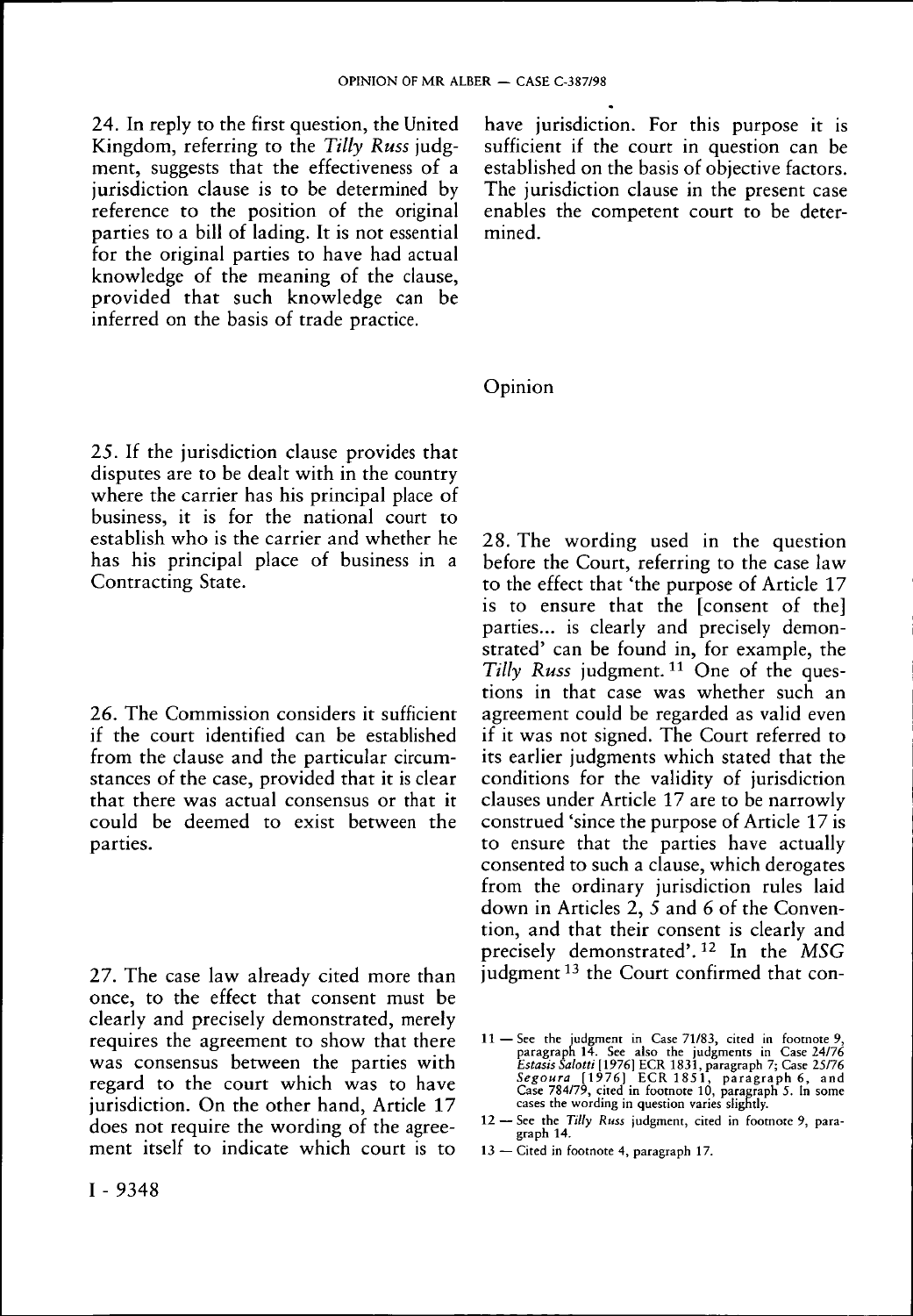sensus between the parties was still necessary with regard to the new wording of Article 17, which made an additional reference to commercial practice. Consequently, in spite of such relaxation of the formal requirements, Article 17 still aims to ensure that there is real consent between the parties. As, by reason of the amendments to Article 17, writing is no longer necessary, such consent can sometimes be presumed to exist.<sup>14</sup> This decision was followed in the Castelletti judgment.<sup>15</sup>

29. It is true that the observations in the last-mentioned case relate to the problem of whether there was consent at all and, if so, the date when it could be presumed to have come into existence. In the present case it is common ground that the parties agreed, in accordance with Article 17, that disputes arising from the bill of lading should be settled in, and according to the law of, the country where the carrier has his principal place of business so that, under Article 2 of the Convention, the courts of that place would have jurisdiction. The issue in the present case is rather the degree of precision with which such an agreement must be worded, which is different from the question whether consent actually exists. In this connection it may be asked whether the case-law cited above can be extended to this problem, which would mean that 'clarity and precision' would also be required in the wording of jurisdiction clauses.

30. The wording of Article 17 does not gives rise to any requirements as to the manner in which jurisdiction clauses are formulated. Nor does the protective purpose of Article 17 require that the competent court be apparent from the wording alone of the jurisdiction clause. As the Court found in the *MSG* judgment, the protective purpose consists in protecting the weaker party by preventing jurisdiction clauses from being incorporated in a contract by one party and going unnoticed. However, where such a clause is actually agreed by the parties, it may still be necessary to protect the weaker party if the clause is not worded sufficiently clearly for the weaker party to be able to rely on it. Clear wording does not, however, mean that it must be possible to identify the competent court from the actual words. A clause which can be amplified by means of objective criteria is also sufficiently specific. Then it will be for the national court to determine, according to those criteria, which court has jurisdiction.

31. Objective criteria enable third parties, particularly the national court before which the matter is brought, to establish clearly which court is supposed to have jurisdiction. Therefore it may not be sufficient that the parties alone can identify the court in question on the basis of the particular circumstances of the case. The clause must be worded in such a way that the national court before which the matter is brought and whose jurisdiction may be contested can determine clearly whether it has jurisdiction or not. It will very probably be necessary for it to carry out a further

<sup>14 —</sup> See the *MSG* judgment, cited in footnote 4, paragraphs 17 and 19.

<sup>15 —</sup> Case C-159/97 [1999] ECR I-1597, paragraph 19 et seq.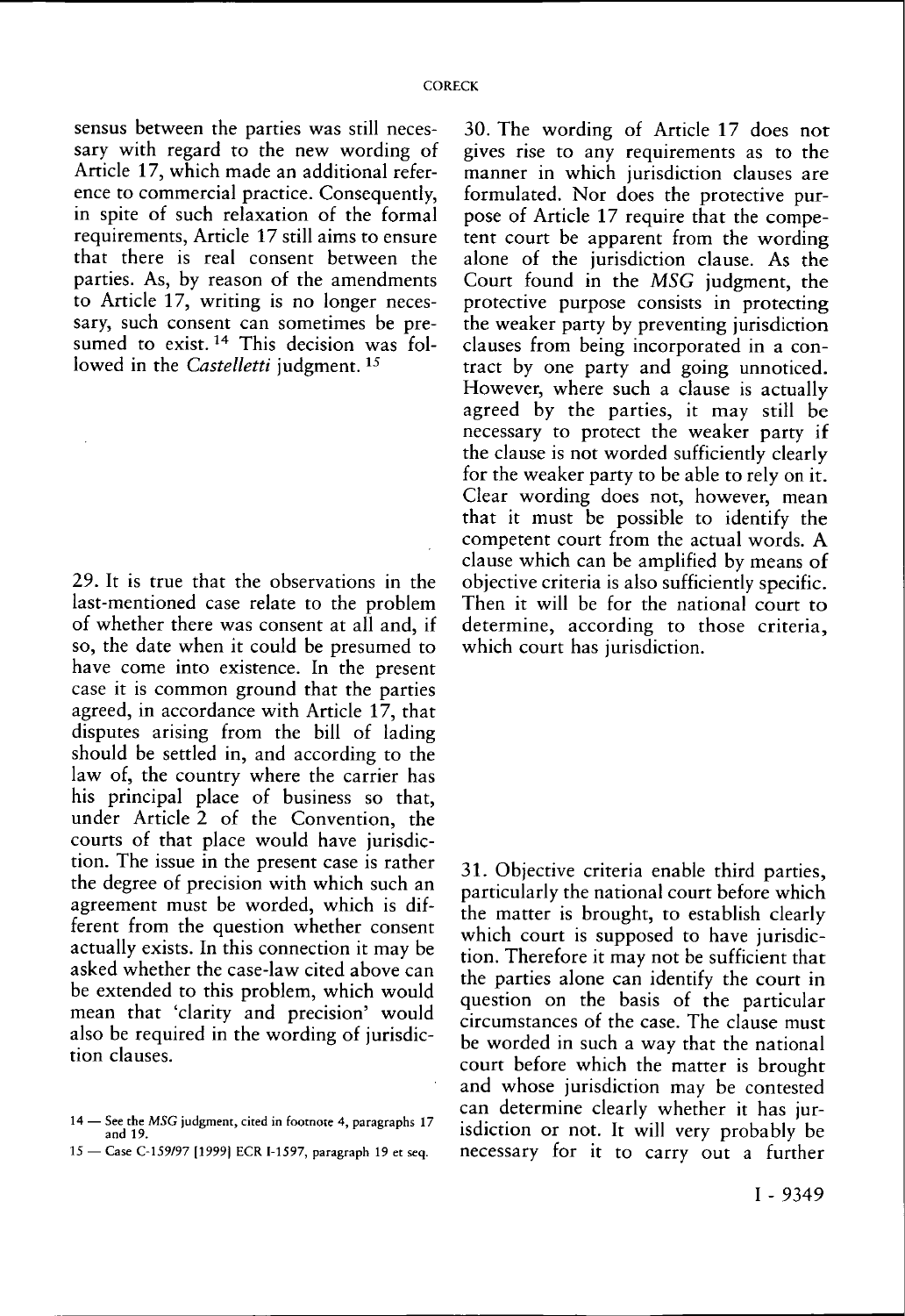examination for that purpose. In the *Castelletti* judgment, the Court, referring to the *MSG* judgment, also found that it was for the national court to determine whether there was an international trade custom.<sup>16</sup> In this connection it may also be possible for the national court to use supplementary information supplied by the party relying on the jurisdiction clause. In the present case, for example, such information may relate to the place where the plaintiff has its principal place of business.

32. Accordingly, in several cases where the jurisdiction clause merely indicated that the court for the principal place of business of a company was to have jurisdiction, the Court found that the clause was not in any event invalid on the ground that it was not sufficiently precise in conferring jurisdiction by means of a reference to the principal place of business (or domicile).<sup>17</sup> As the Commission correctly observes, such a clause cannot be invalid on the ground that the full address is not given. The national court can easily ascertain the address, so that on the basis of that objective information, the competent court can be determined precisely.

33. Therefore it must be concluded that a jurisdiction clause is valid if the national court can, on the basis of objective criteria in the clause itself  $-$  and possibly taking account of supplementary information from the parties — determine clearly whe-

ther it has jurisdiction or not. If such examination does not lead to a clear-cut conclusion, the clause must be deemed invalid. The same applies to subjective elements. Consequently, the agreement mentioned as an example by the defendant conferring jurisdiction on the court 'most familiar with maritime law', would not be precise, because the criterion is subjective, and it would therefore be invalid.

34. The jurisdiction clause in the present case refers to the 'principal place of business', according to the original English, that is, the undertaking's principal office. It should be possible for the national court to determine this clearly, if necessary by referring to the plaintiff's documents.

35. Finally, the jurisdiction clause may be imprecise in that it does not identify the carrier beyond doubt because both the plaintiff and Sevryba may be regarded as the actual carrier. However, this does not mean that they are both carriers for the purpose of the bill of lading. According to the information given by the national court, the bills of lading were issued by the plaintiff and bore the name Coreck GmbH Hamburg. This probably indicates that the bill of lading shows that the plaintiff was one of the original parties to the agreement and must therefore be regarded as the carrier for the purposes of the bills of

<sup>16 —</sup> See the judgments in Case C-159/97, cited in footnote 16, paragraph 23, and Case C-106/95, cited in footnote 5, paragraph 21.

<sup>17 —</sup> See the judgments in Cases 784/79, 201/82, 48/84, 22/85 and C-214/89 (cited in footnote 11).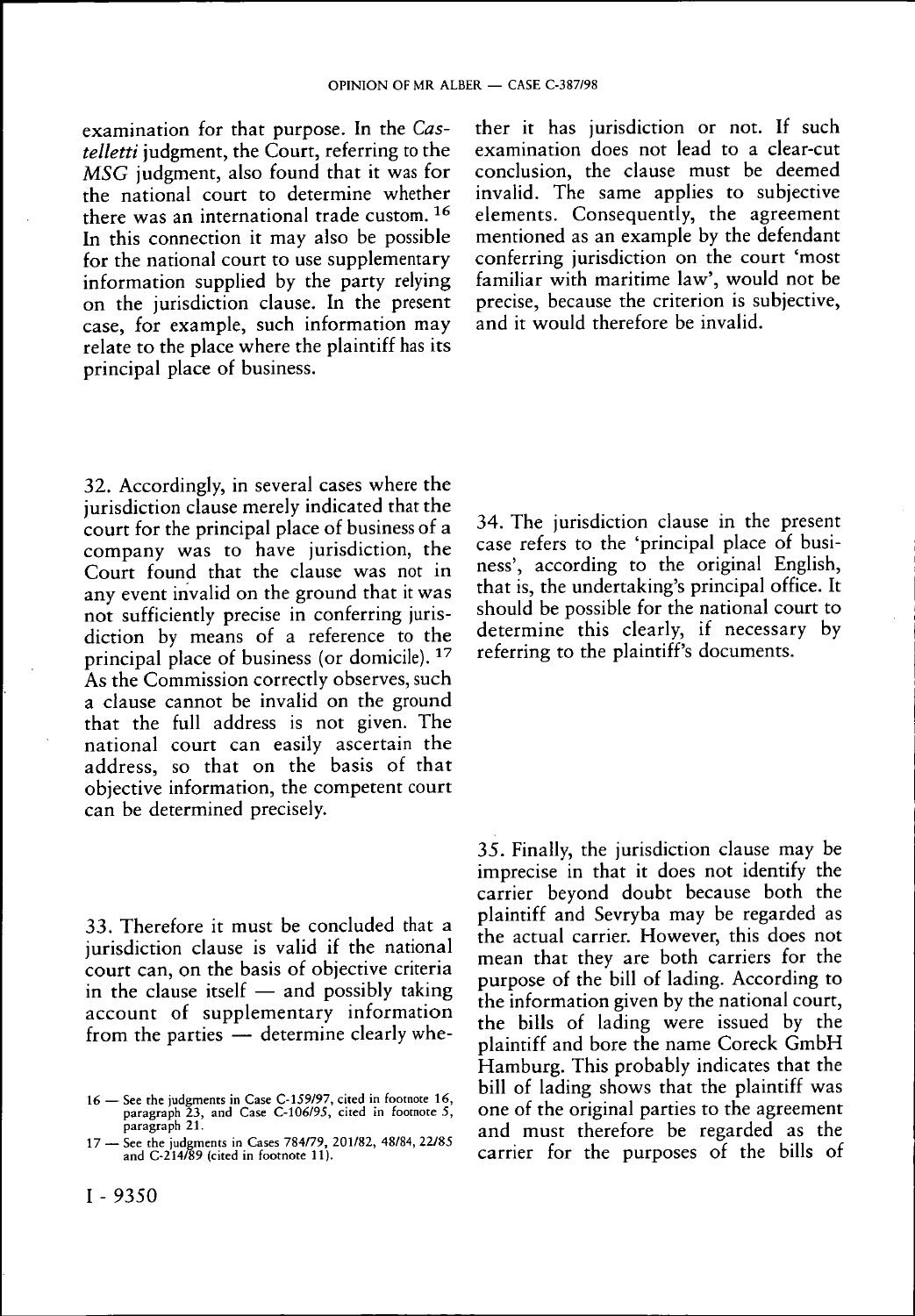lading in question. The situation would no doubt be different if the name Sevryba also appeared on them, in which case the jurisdiction clause would probably be imprecise. However, it is for the national court to establish whether it is clear from the bill of lading who, *for the purposes of the bill of lading* (and this is the only question which matters), is to be deemed the carrier. If that cannot be determined or if there is more than one carrier for the purposes of the bill of lading, the clause must indeed be regarded as invalid.

37. In addition, the factual findings of the national court, which are binding on the Court of Justice and which cannot now be challenged, show that the plaintiff's principal place of business is in Hamburg and that the plaintiff was the carrier and therefore a party to the agreement conferring jurisdiction.

38. The defendants assume that Article 17 cannot apply in the present case because it has not been shown that one of the requirements, i.e. that one of the parties be domiciled in a Contracting state, is fulfilled.

2. *The second question* 

The parties' submissions

36. The plaintiff contends that Article 17 requires that one of the parties to the agreement conferring jurisdiction have its registered place of business or domicile in a Contracting State and that a court in a Contracting State be chosen as the competent court. With regard to the first condition, this need not be the principal place of business.

39. The Netherlands Government considers that the important element with regard to Article 17 is the relationship between the shipper and the carrier. Where a contract includes a jurisdiction clause, if the shipper and one of the possible carriers are not domiciled in a Contracting State, it is necessary to establish whether at least one of contracting parties is domiciled in a Contracting State at the time when the matter is brought before a court.

40. If the carrier is domiciled in a Contracting state, but it has not been proved that he has his principal place of business there, the jurisdiction clause would fulfil only the condition concerning the parties' domicile. If the court upon which jurisdiction is conferred is that for the principal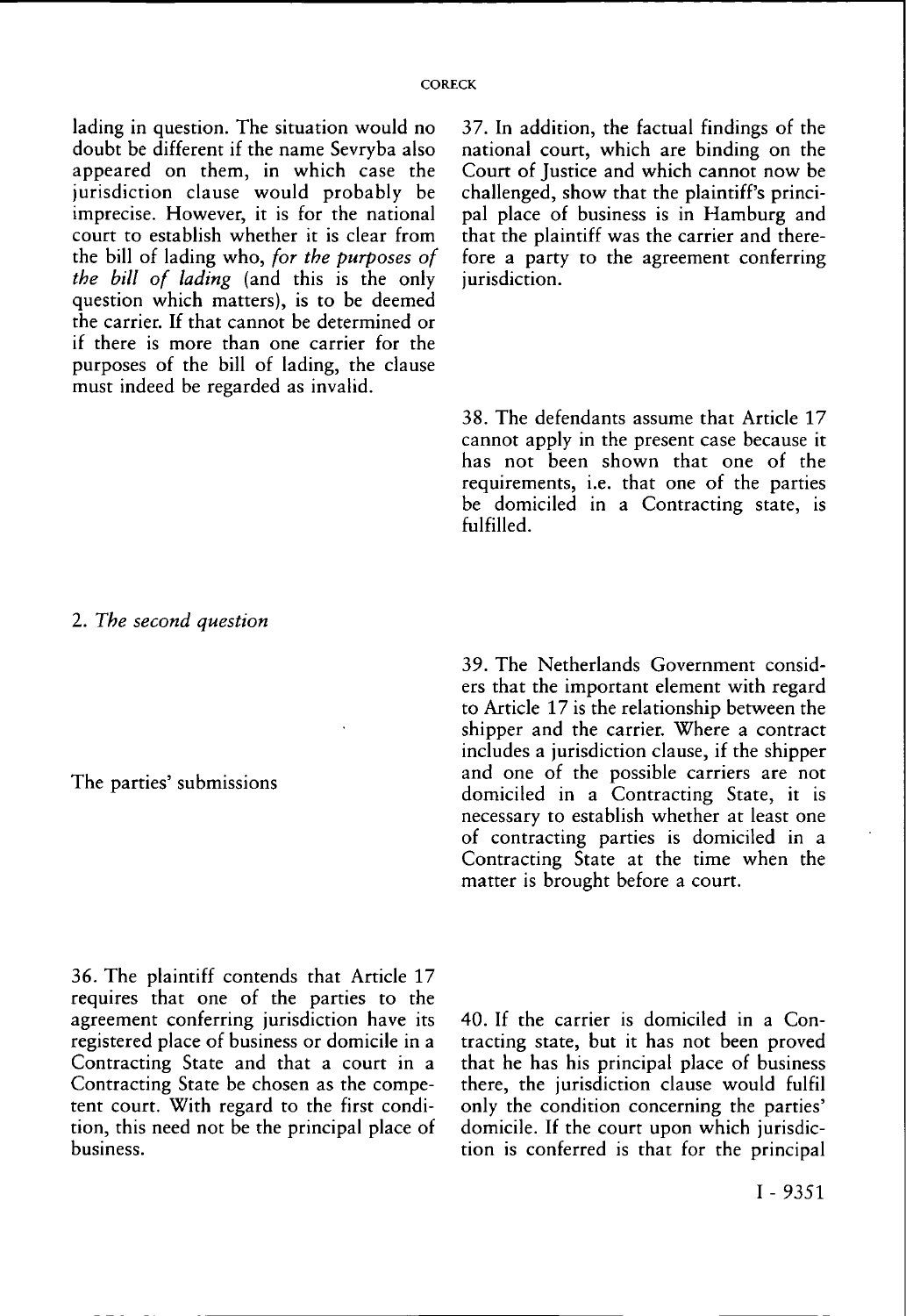place of business, but there is doubt as to whether that place is in a Contracting State, the further requirement that the designated court must be in a Contracting State will not be fulfilled.

41. The Commission maintains that, by its second question, the national court is asking whether Article 17 is applicable only if at least one of the parties has its principal place of business in the Community, or whether it is sufficient if one of the parties is domiciled in a Contracting State. In the Commission's opinion, there appears to be no reason why the applicability of Article 17 should be confined to cases where one party has its principal place of business in the Community. The only question which arises is whether Article 17 applies at all.

42. The Commission adds that it is clear from the second paragraph of Article 17 that the question whether one of the parties is domiciled in a Contracting State is of no great importance, because under that provision, parties from non-Contracting States may also enter into an agreement conferring jurisdiction upon a court of a Contracting State.<sup>18</sup>

Opinion

43. The second question concerns the requirements laid down by the first sentence of the first paragraph of Article 17. These must be fulfilled if Article 17 is to apply at all. Although the national court refers here again to the relationship with the third-party holder of the bill of lading, this only falls to be considered in relation to the reply to the third question. However, it may be observed at this point that a jurisdiction clause can be relied on against a third-party holder of the bill of lading only if the clause is valid. According to the Court's case law,  $19$  for this purpose it is the relationship between the original parties, not the relationship with the third-party holder, which is decisive. In this respect, the first sentence of the first paragraph of Article 17 requires at least one of the original parties who concluded the agreement conferring jurisdiction to be domiciled in a Contracting State, and, under Article 53, the seat of companies and other legal persons is treated as their domicile. Under Article 53, it is for the national court to decide where the seat of a company is situated.

44. The question whether the seat of a company is situated in a Contracting State is decisive for the (theoretical) validity of a jurisdiction clause, but it must be distinguished from the question of the location of the *principal place of business.* The latter is 18 — The second paragraph of Article 17 reads as follows: important for establishing precisely which

<sup>&#</sup>x27;Where such an agreement is concluded by parties, none of whom is domiciled in a Contracting State, the courts of other Contracting States shall have no jurisdiction over their disputes unless the court or courts chosen have declined jurisdiction'. The court of courts choose the control of the judgment in Case 71/83, cited in footnote 9.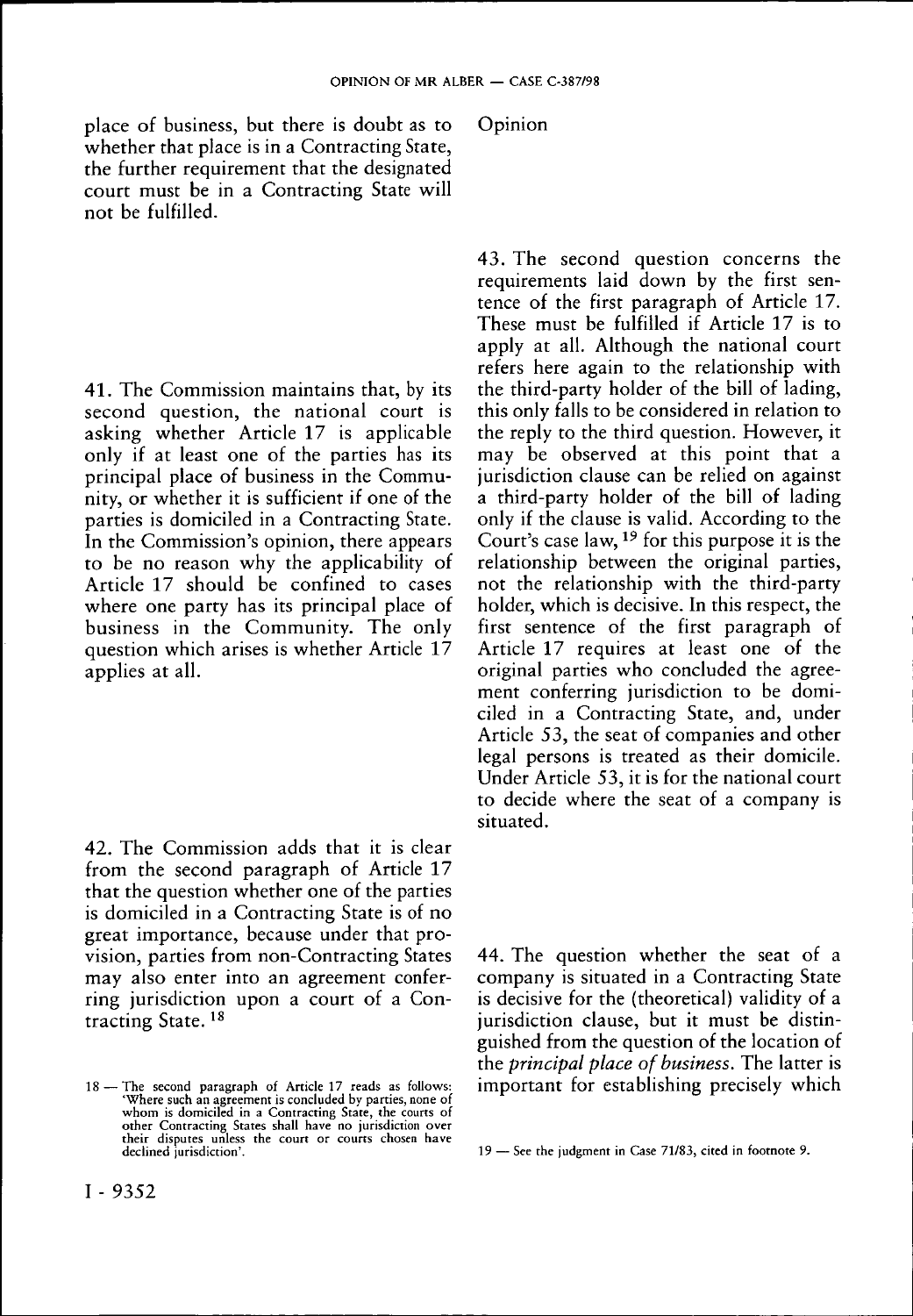court has jurisdiction under the jurisdiction clause in the present case. The fact that the competent court is that for the principal place of business does not mean that it is the principal place of business alone which will determine whether Article 17 applies. There is no reason to restrict Article  $17$  and its application in this way. Nor can any such restriction be inferred from Articles 17 or 53 of the Brussels Convention. It must also be borne in mind that, by virtue of the second paragraph of Article 17 (see footnote 18), such a jurisdiction clause may be concluded by parties neither of which is domiciled or has its seat in a Contracting State. Therefore it follows from the second paragraph of Article 17 that the right to enter into agreements conferring jurisdiction should certainly not be narrowly construed. If companies which have no place of business at all in a Contracting State can conclude agreements conferring jurisdiction, there is no reason why they should be deprived of that possibility if one of the parties has a place of business, but perhaps not its *principal*  place of business, in a Contracting State.

45. If, after considering the first question, the national court reaches the conclusion that the plaintiff must be deemed the carrier for the purpose of the bill of lading and that the jurisdiction clause is therefore worded sufficiently precisely, it must then determine whether the plaintiff has a *place of business* in a Contracting State. However, the jurisdiction clause cannot be invalidated by the fact that the carrier's *principal place of business* may not be in a Contracting State. For the agreement conferring jurisdiction to be valid under the

first paragraph of Article 17 — apart from the issue of whether the jurisdiction clause is sufficiently precise for the purpose of the first question  $-$  it is sufficient if one of the original parties to the agreement has a place of business in a Contracting State and the other party (Sevryba) does not. If Sevryba is not one of the original parties, its place of business is in any case irrelevant to the question of validity under the first paragraph of Article 17. The information provided by the national court shows only that Sevryba's place of business is in Russia. No indication is given of whether it has any other establishment. Nor is it known whether and, if so, how Sevryba agreed to the original jurisdiction clause and might as a result be bound by it.

46. The details necessary for ascertaining the principal place of business follow from the reply to the first question. If it is found that there is a place of business or an establishment, but not the principal place of business, in a Contracting State, the first requirement of the first paragraph of Article 17 (one of the parties to be domiciled in a Contracting State) would be fulfilled. On the other hand, the second requirement (designation of a court in a Contracting State) would not be fulfilled. However, as the reply to the first question shows, it should be possible to determine, by reference to objective criteria, that the plaintiff's principal place of business is situated in a Contracting State.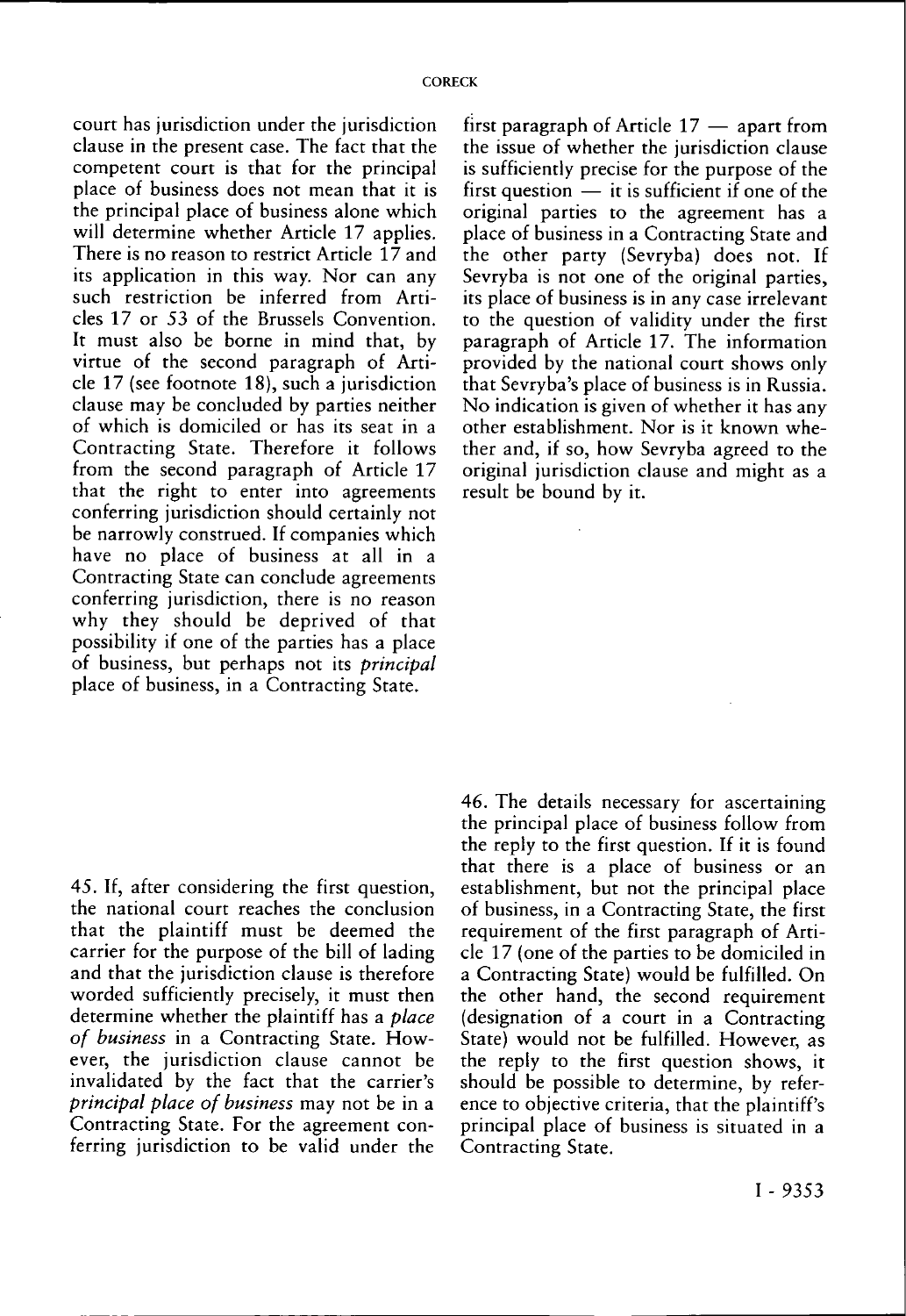3. *The third question* 

The parties' submissions

47. In the plaintiff's opinion, the reply to Question  $3(a)$  should be that the jurisdiction clause is valid as regards any thirdparty holder of the bill of lading, and not only if the third party has succeeded to the shipper's rights and obligations.

48. With regard to Question 3(b), the plaintiff submits that the circumstances of the particular case may be important for deciding whether the third-party holder is bound by the jurisdiction clause. In this connection the plaintiff stresses once again that it had a long-standing and active business relationship with the defendant, so that the latter must have had far fewer doubts about the bills of lading than any other third-party holder would have had. A third party who accepts such a clause in a bill of lading with full knowledge of all the circumstances cannot rely on Article 17 and plead that the clause is invalid because the protection which Article 17 seeks to confer means not only safeguarding against jurisdiction clauses to which consent has not been given, but also promoting compliance with clauses which have been accepted.

49. The defendants consider that a jurisdiction clause in a bill of lading is valid as against a third-party holder only if, on receiving the bill, he succeeds to the shipper's rights and obligations by virtue of the relevant national law. In this connection the defendants also refer to the *Tilly Russ* judgment, which states that Article 17 is satisfied if a jurisdiction clause is valid as between the carrier and the shipper and, by virtue of the relevant national law, the third party, upon acquiring the bill of lading, succeeds to the shipper's rights and obligations.<sup>20</sup> The defendant adds that both conditions must be fulfilled in order for the jurisdiction clause to be effective as against a thirdparty holder.

50. With regard to the reply to Question 3(b), the defendants submit that the circumstances of the particular case, such as here the special knowledge of the thirdparty holder or his long-standing business relationship with the carrier, can be of no importance in this connection. If it is impossible to determine the competent court by reference to a jurisdiction clause, the particular circumstances of the individual case should not be taken into account and the third-party holder can certainly not be expected to inquire as to those circumstances.

51. In reply to the third question, the Netherlands Government, referring to the *Tilly Russ* judgment, states that the

I - 9354

<sup>20 —</sup> See the judgment in Case 71/83, cited in footnote 9, paragraph 26.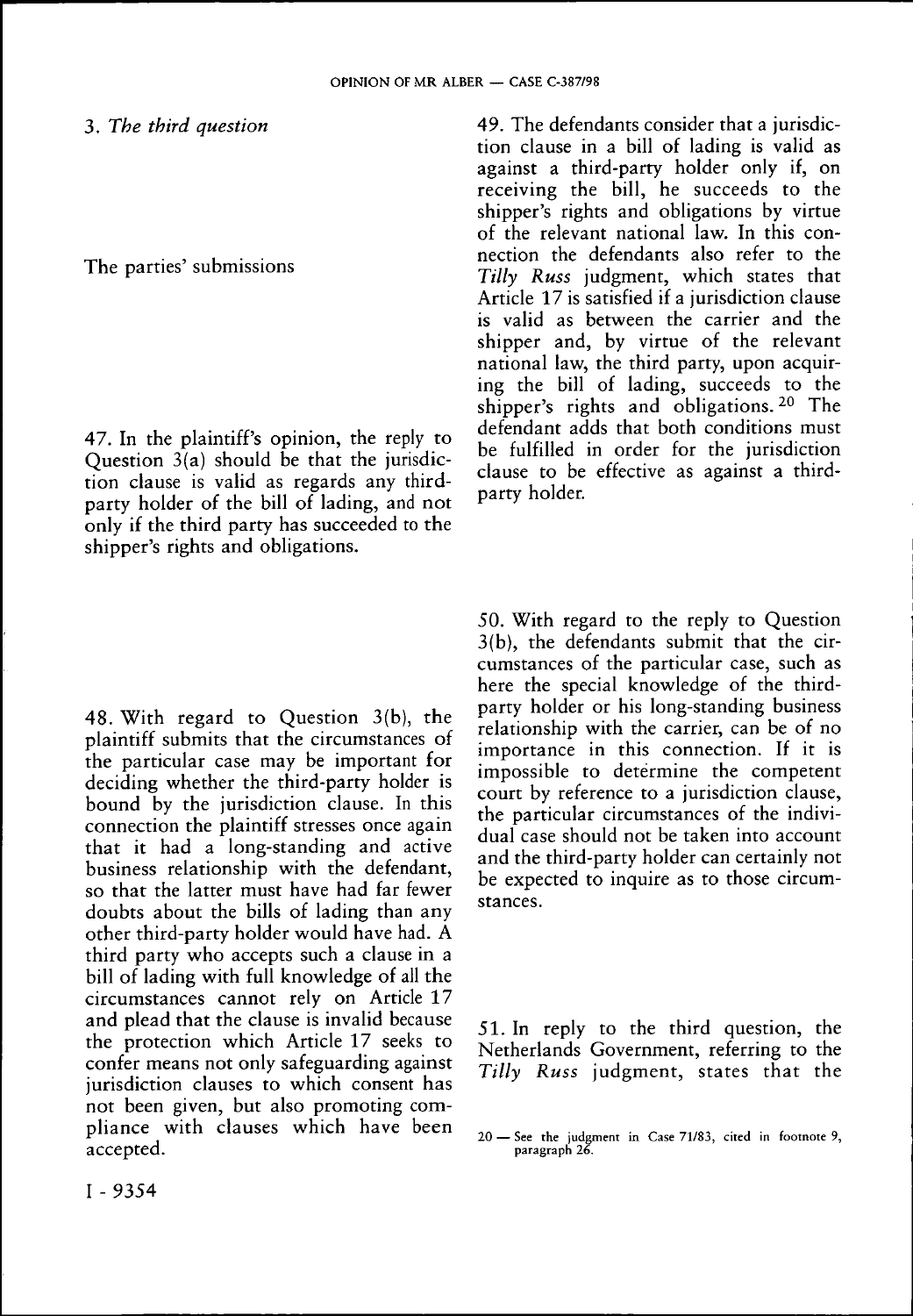national law applicable to the jurisdiction clause determines whether and, if so, to what extent, the third-party holder succeeds to the shipper's rights and obligations upon acquiring the bill of lading. National law also determines whether the particular circumstances of the individual case affect the extent to which the third-party holder succeeds to the rights and obligations.

52. The Italian Government refers to its submissions on the second question and contends that the third-party holder is bound by the clause only if he succeeds to the legal relationship and takes over all the rights and obligations. If that is not the case, the original clause cannot be effective as against him automatically, but only on the basis of a clear, specific agreement accepted by him.

53. The United Kingdom submits that the question whether the consignee succeeds to the shipper's rights and obligations depends on the relevant national law to be applied. Whether a third party holding the bill of lading who does not succeed to such rights and obligations will be bound by the jurisdiction clause is also a question governed by national law. The United Kingdom adds that if the third-party holder does not succeed to the shipper's rights and obligations, it is difficult to see what rights he can claim under the bill of lading.

54. The Commission also refers to the *Tilly Russ* judgment, which it says indicates the answer to the question. Because the thirdparty holder succeeds to the rights and obligations of one of the original contracting parties, the jurisdiction clause may also be relied upon as against him. The circumstances mentioned in connection with Question 3(b) are irrelevant to the reply to the third question. The question is not whether the third-party holder consented to the jurisdiction clause or whether consent may be presumed. He is bound by the clause because he is the successor in law.

Opinion

55. Here the parties rightly refer to the *Tilly Russ* judgment in which the Court considered the question whether a thirdparty holder of the bill of lading is bound by the jurisdiction clause. According to that judgment '[i]n so far as a jurisdiction clause incorporated in a bill of lading is valid under Article 17 of the Convention as between the shipper and the carrier, and in so far as a third party, by acquiring the bill of lading, has succeeded to the shipper's rights and obligations under the relevant national law, the fact of allowing the third party to remove himself from the compulsory jurisdiction provided for in the bill of lading on the ground that he did not signify his consent thereto would be alien to the purpose of Article 17... .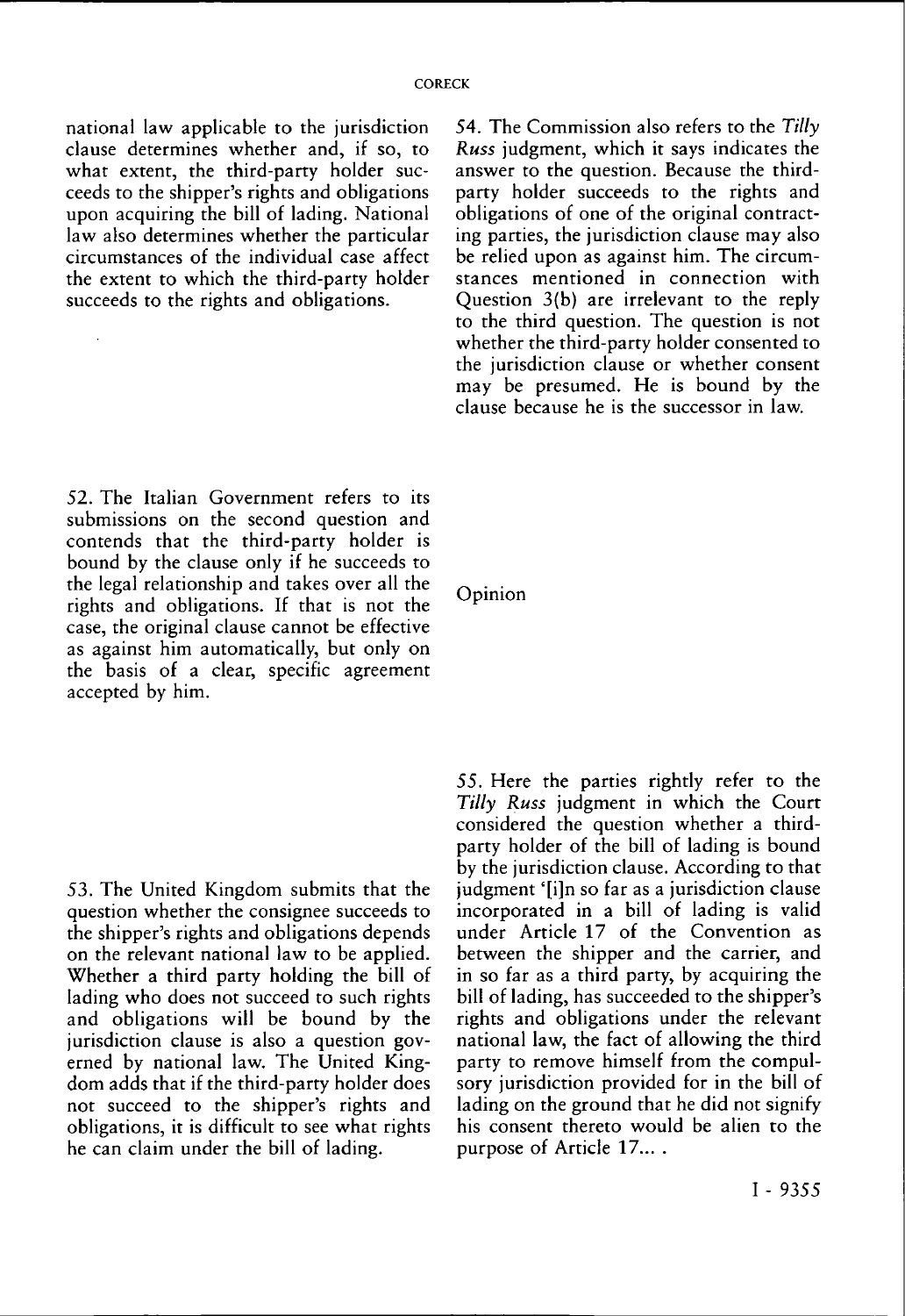In fact, in the circumstances outlined above, acquisition of the bill of lading could not confer upon the third party more rights than those attaching to the shipper under it. The third party holding the bill of lading thus becomes vested with all the rights, and at the same time becomes subject to all the obligations, mentioned in the bill of lading, including those relating to the agreement on jurisdiction'.<sup>21</sup>

jurisdiction clause or whether such consent may be presumed. Particular circumstances may at the most be relevant in relation to the question of succession under national law. However, if it is shown that, under the relevant national law, the third party has succeeded to all the shipper's rights and obligations, the particular circumstances of the individual case are immaterial.

*56.* Therefore the conditions laid down by Article 17 of the Convention are fulfilled 'in the case of a jurisdiction clause contained in a bill of lading, provided that the clause has been adjudged valid as between the carrier and the shipper and provided that, by virtue of the relevant national law, the third party, upon acquiring the bill of lading, succeeded to the shipper's rights and obligations'. 22

57. It follows that, in order for a jurisdiction clause to be valid as against a thirdparty holder of the bill of lading, the clause must first of all be valid as between the original parties. If this condition is fulfilled and if the third-party holder succeeds to the shipper's rights and obligations, the jurisdiction clause may be effective as against the third party. This applies regardless of the particular circumstances of the individual case or the third party's knowledge of the jurisdiction clause. As the Commission rightly observed, the question is not whether the third party consented to the

58. Whether those circumstances may affect the validity of the jurisdiction clause must be determined in the context of the relationship between the original parties. The third-party holder and his particular relationship with one of the original parties are irrelevant in this connection. In the *Castelletti* judgment the Court once again confirmed the conditions set out in the *Tilly Russ* judgment for the validity of a jurisdiction clause as against a third-party holder and, regarding the question as to which party must know of the trade usage, stated that '[s]ince the validity of the clause under Article 17 must be assessed by reference to the relationship between the original parties, it follows that it is those parties whose awareness of the usage must be assessed.<sup> $23$ </sup> Consequently the argument that the jurisdiction clause is not sufficiently precise and is therefore not effective as against the third-party holder is not relevant to the third question, but must rather be assessed against the relationship between the original parties. To that extent reference must be made to the replies to the first two questions.

<sup>21 —</sup> See the judgment in Case 71/83, cited in footnote 9, paragraph 24 et seq.

<sup>22 —</sup> See the judgment in Case 71/83, cited in footnote 9, paragraph 26.

<sup>23 —</sup> See the judgment in Case C-159/97, cited in footnote 15, paragraph 42.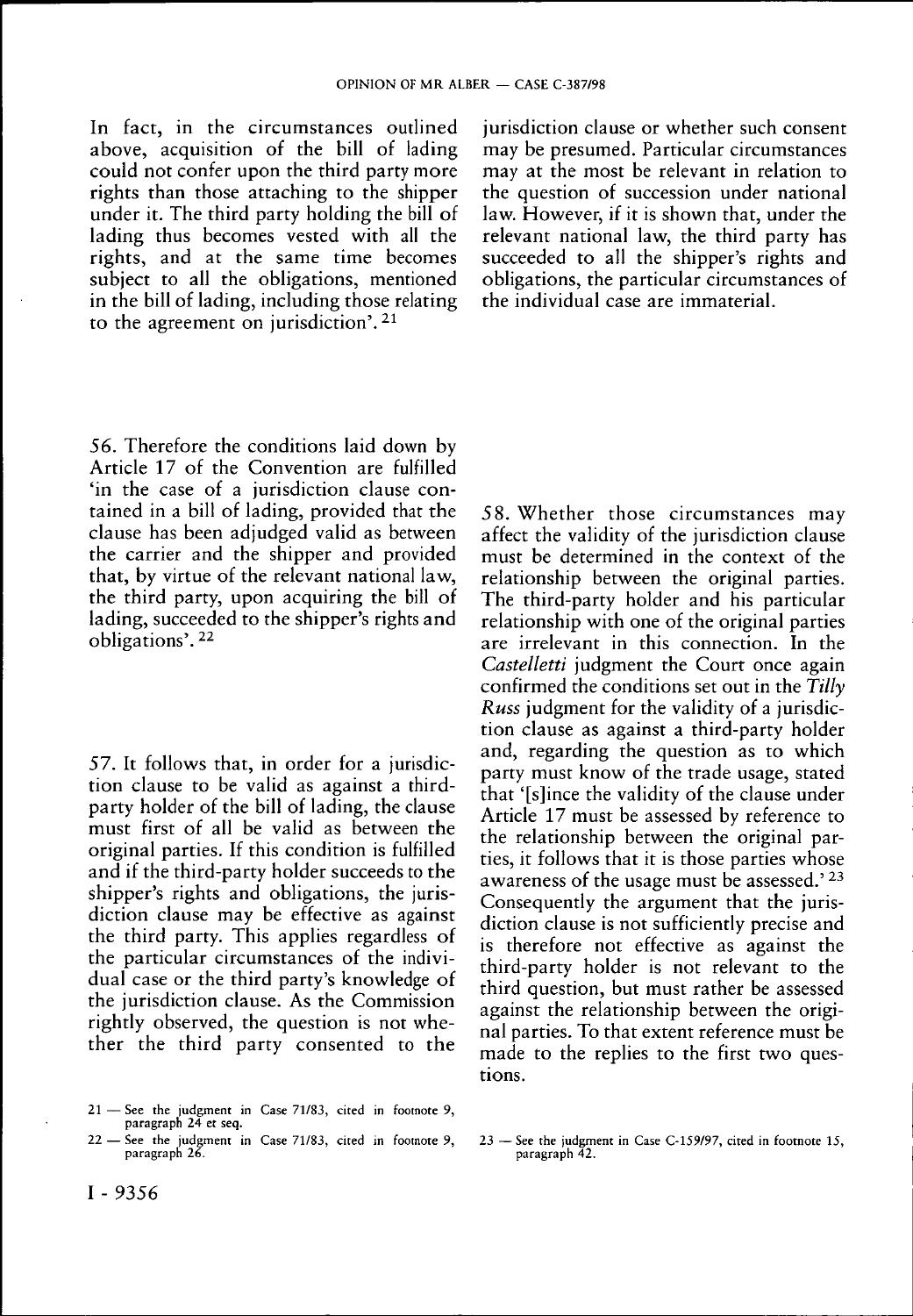59. It must therefore be concluded that a third-party holder of a bill of lading is bound by a jurisdiction clause in the bill of lading if the clause is valid as between the shipper and the carrier, that is to say, the original parties, and the third party, by virtue of the relevant national law, succeeded to the shipper's rights and obligations on acquiring the bill of lading.

60. However, if he has not succeeded to the shipper's rights and obligations, he is not bound by the jurisdiction clause. It is difficult to see why the obligation to abide by the jurisdiction clause stipulated by the original parties should also apply to a person who has not succeeded to the rights and obligations of one of the original parties. Legal certainty requires a restrictive approach to the question whether an agreement conferring jurisdiction binds third parties, that is, those who were not party to the agreement. It is also advisable because such an agreement constitutes an exception to the general jurisdiction rules.

61. Accordingly, in his opinion in the *Tilly Russ* case, Advocate General Slynn observed as follows:

'If the holder does not stand in the shoes of the original shipper under the applicable national law, then a new agreement has to be found between the holder and the

carrier, either in writing or evidenced by writing, on a choice of jurisdiction clause. It does not seem to me that the mere presentation by the holder of the bill, who has already purchased the goods, to the carrier would in itself constitute such an agreement or evidence of an agreement for the purposes of Article 17.'<sup>24</sup>

62. This question was not expressly considered by the Court in the *Tilly Russ*  judgment, paragraph 23 of which refers to the *Gerling* case. The issue in that case was whether a person not privy to a contract of insurance, but benefitting thereunder, could invoke a jurisdiction clause as against third parties. In the present case, however, the situation is the opposite as it is the third party who considers the jurisdiction clause to be invalid.

63. In the *Tilly Russ* judgment, however, the Court stated that a third party who has succeeded to the shipper's rights and obligations by acquiring the bill of lading cannot be allowed to remove himself from the compulsory jurisdiction provided for in the bill of lading on the ground that he did not consent thereto. In such a case, acquisition of the bill of lading could not confer upon the third party more rights than those attaching to the shipper under it.<sup>25</sup> It may be concluded from this that a third-party holder who has not in fact succeeded to all

<sup>24 —</sup> Opinion in Case 71/83, cited in footnote 9. The Advocate<br>General did not consider the theories put forward by the<br>Commission (the 'theory of assignment', the 'theory of<br>implied agreement' and the 'theory of the clause

<sup>25 —</sup> See the judgment in Case 71/83, cited in footnote 9, paragraph 24 et seq.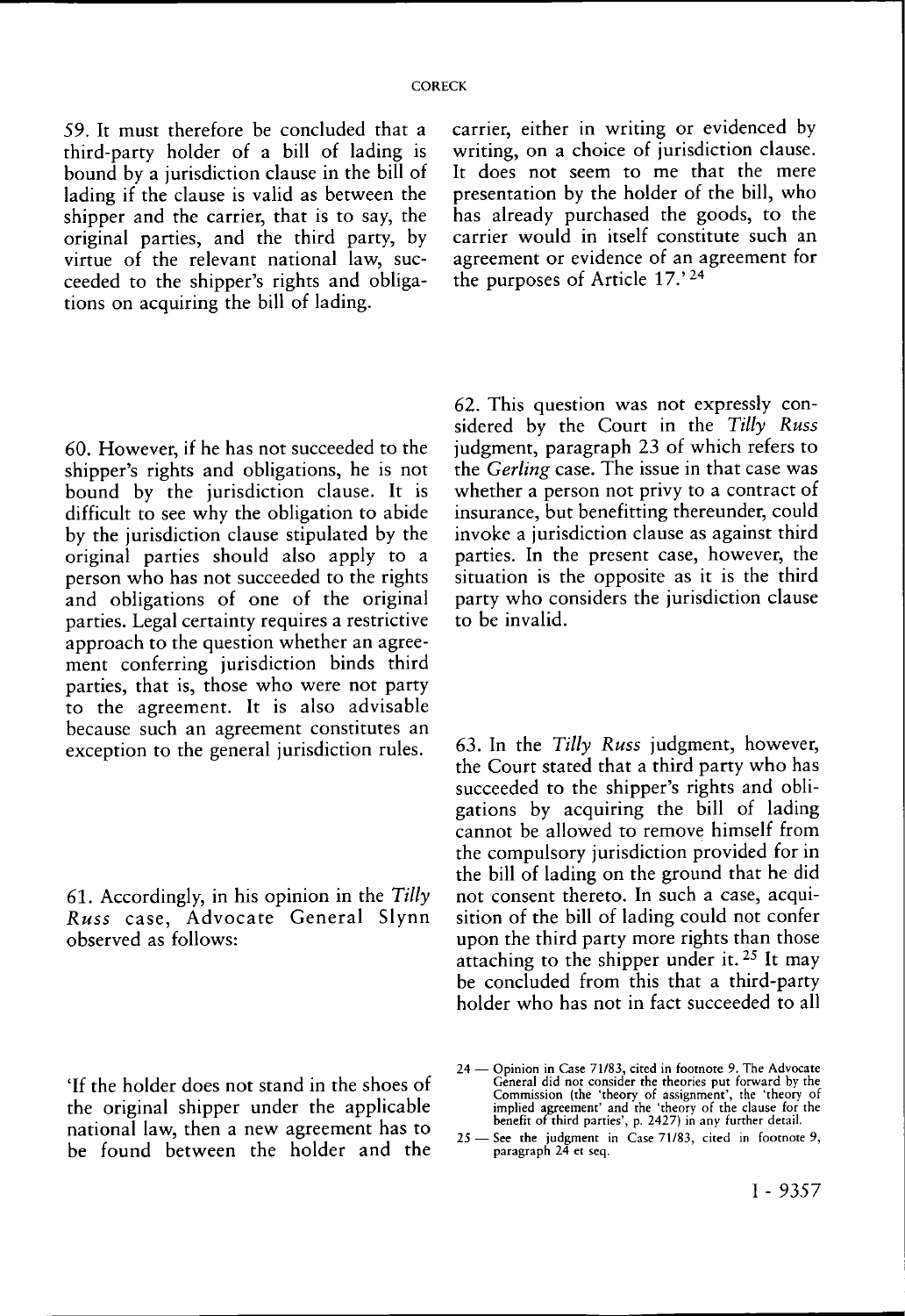the shipper's rights and obligations is not automatically bound by the jurisdiction clause.

64. Nor can the long-standing business relationship between Coreck and Handelsveem in the present case affect the situation here. As already mentioned, in the *Castelletti* case the Court found that awareness of a trade usage must be assessed by reference to the original parties since the validity of the clause under Article 17 must be assessed by reference to the relationship between those parties. <sup>26</sup> It would be going too far to infer implicit consent to the jurisdiction clause in the bill of lading from the long-standing business relationship between the third-party holder of the bill of lading and one of the parties. This would be to treat subjective criteria as objective criteria.

holder of a bill of lading has succeeded to the shipper's rights and obligations must be decided according to the law of the port of discharge.

*66.* In the defendants' opinion, the fourth question does not fall to be answered by the Court of Justice. The issue of which law governs whether the third-party holder of the bill of lading succeeded to the shipper's rights and obligations must be determined by the court before which the matter is brought on the basis of its own private international law rules. Although the reply to this question may affect the application of Article 17 of the Brussels Convention, it is not a question on the interpretation of the Convention.

# 4. *The fourth question*

The parties' submissions

65. The plaintiff considers that, if Question 3(a) is determined by reference to national law, the question whether the third-party

67. On the second sub-question, the defendants contend that, according to the *Tilly Russ* judgment, the question of succession must be determined by reference to the applicable national law. If that law provides no answer, it is not possible to determine whether the third-party holder has succeeded to the shipper's rights and obligations. It is therefore impossible to determine whether the third-party holder is bound by the jurisdiction clause by virtue of Article 17. According to the *Tilly Russ*  judgment, the third-party holder of the bill of lading will exceptionally, subject to certain conditions, be bound by the jurisdiction clause. The defendant adds that if it is not clear whether this is an exceptional

<sup>26 —</sup> See the judgment in Case C-159/97, cited in footnote 15,<br>
paragraph 42.<br>
Case of that kind, the general principle must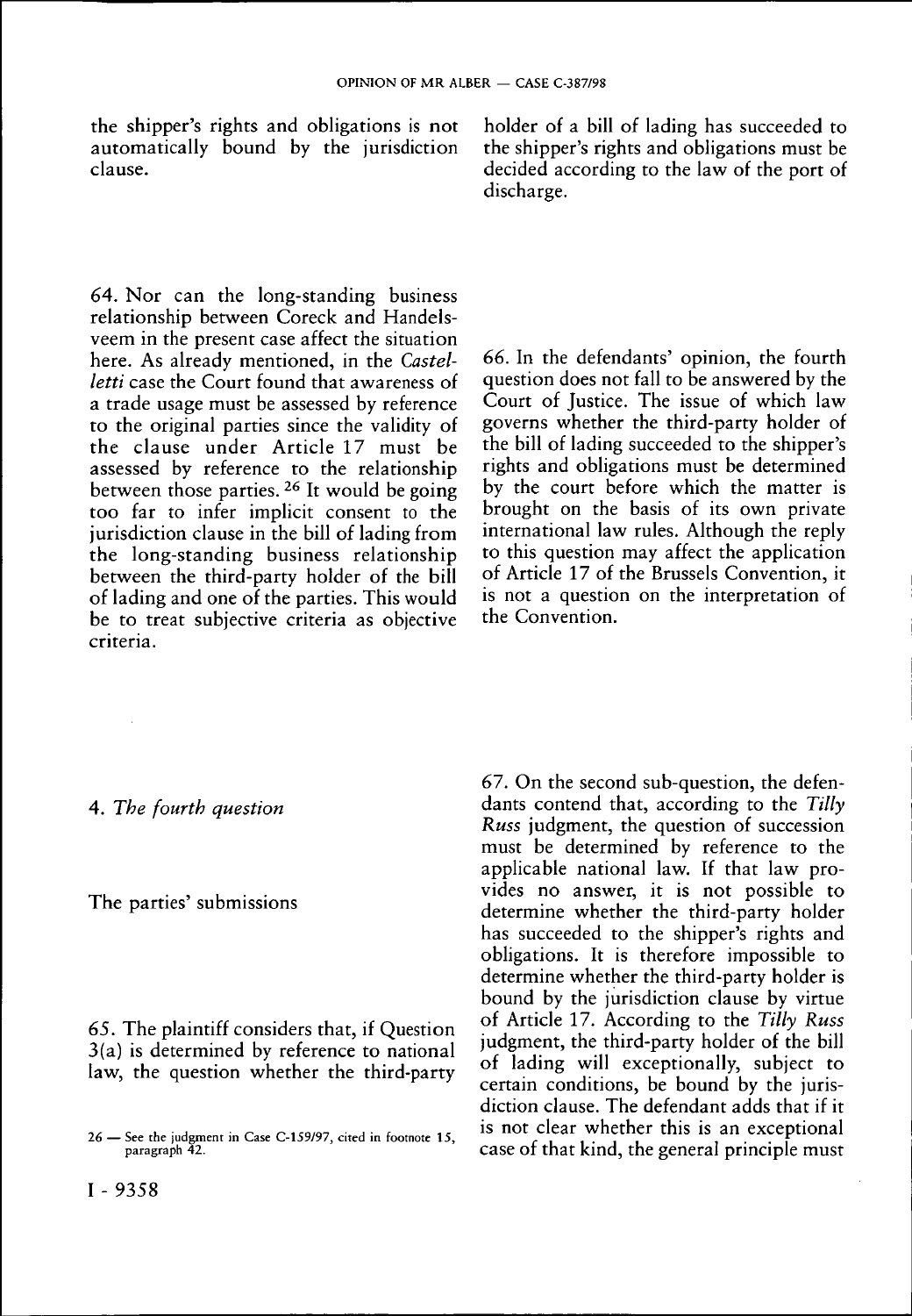apply and no exception will be allowed. This conclusion is also compatible with the consideration that the risk of ambiguity as to the court with competence under the jurisdiction clause should be borne by the party responsible for the issue of the bill of lading.

68. The Netherlands Government considers that, in view of its reply to the third question, the fourth does not fall to be answered.

69. The Italian Government contends that it is for the national court before which the matter is brought to determine the extent to which the third-party holder has succeeded to the shipper's rights and obligations on the basis of the rules of private international law which it must apply under its own legal system.

70. The Government of the United Kingdom submits that the national law which must be applied in the present case is the proper law of the bill of lading, which must be determined by the national court in accordance with the terms of the bill of lading and, where these are silent, in accordance with the 1980 Rome Convention on the Law Applicable to Contractual Obligations.<sup>27</sup> The question is not one to be determined under the Brussels Convention.

27 — OJ 1998 C 27, p. 34 (consolidated version). here.

71. With regard to the second part of the question, the United Kingdom considers that it is not for the Court to fill lacunae in the substantive law of Contracting States, particularly as the question is hypothetical in nature.

72. The Commission considers that this question goes beyond interpretation of the Brussels Convention. It does not relate directly or indirectly to the determination of jurisdiction. The replies to the first three questions enable the national court to decide whether the jurisdiction clause is valid. If it is, it applies to the contracting parties and to third parties succeeding to their rights and obligations. Determining the contracting parties and third parties succeeding to their rights and obligations has no connection at all with the interpretation of Article 17 of the Brussels Convention.

Opinion

73. The *Tilly Russ* judgment shows that the question whether the third-party holder succeeds to the shipper's rights and obligations when he acquires the bill of lading is governed by the applicable national law. Consequently this question must be determined by the national court, not the Court of Justice. This applies also to the question as to which national law must be applied